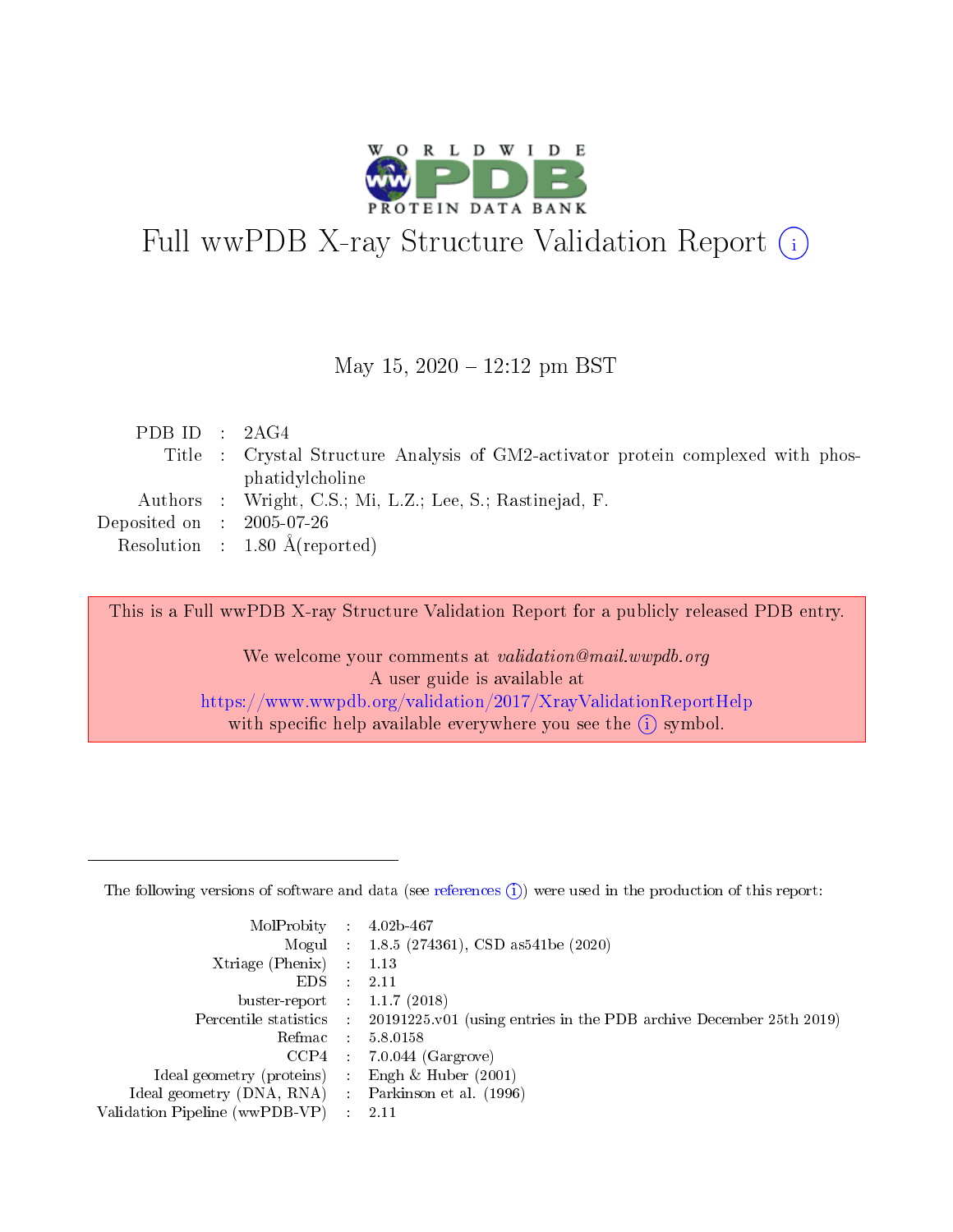# 1 [O](https://www.wwpdb.org/validation/2017/XrayValidationReportHelp#overall_quality)verall quality at a glance  $(i)$

The following experimental techniques were used to determine the structure: X-RAY DIFFRACTION

The reported resolution of this entry is 1.80 Å.

Percentile scores (ranging between 0-100) for global validation metrics of the entry are shown in the following graphic. The table shows the number of entries on which the scores are based.



| Metric                | Whole archive<br>$(\#\text{Entries})$ | <b>Similar resolution</b><br>$(\#\text{Entries}, \text{resolution range}(\textup{\AA}))$ |
|-----------------------|---------------------------------------|------------------------------------------------------------------------------------------|
| $R_{free}$            | 130704                                | $5950(1.80-1.80)$                                                                        |
| Clashscore            | 141614                                | $6793(1.80-1.80)$                                                                        |
| Ramachandran outliers | 138981                                | 6697 $(1.80-1.80)$                                                                       |
| Sidechain outliers    | 138945                                | 6696 (1.80-1.80)                                                                         |
| RSRZ outliers         | 127900                                | $5850(1.80-1.80)$                                                                        |

The table below summarises the geometric issues observed across the polymeric chains and their fit to the electron density. The red, orange, yellow and green segments on the lower bar indicate the fraction of residues that contain outliers for  $>=3, 2, 1$  and 0 types of geometric quality criteria respectively. A grey segment represents the fraction of residues that are not modelled. The numeric value for each fraction is indicated below the corresponding segment, with a dot representing fractions  $\epsilon=5\%$  The upper red bar (where present) indicates the fraction of residues that have poor fit to the electron density. The numeric value is given above the bar.

| Mol | ${\bf Chain \mid Length}$ | Quality of chain |     |  |  |
|-----|---------------------------|------------------|-----|--|--|
|     | 164                       | 2%<br>84%        | 16% |  |  |
|     | 164                       | 4%<br>90%        | 9%  |  |  |

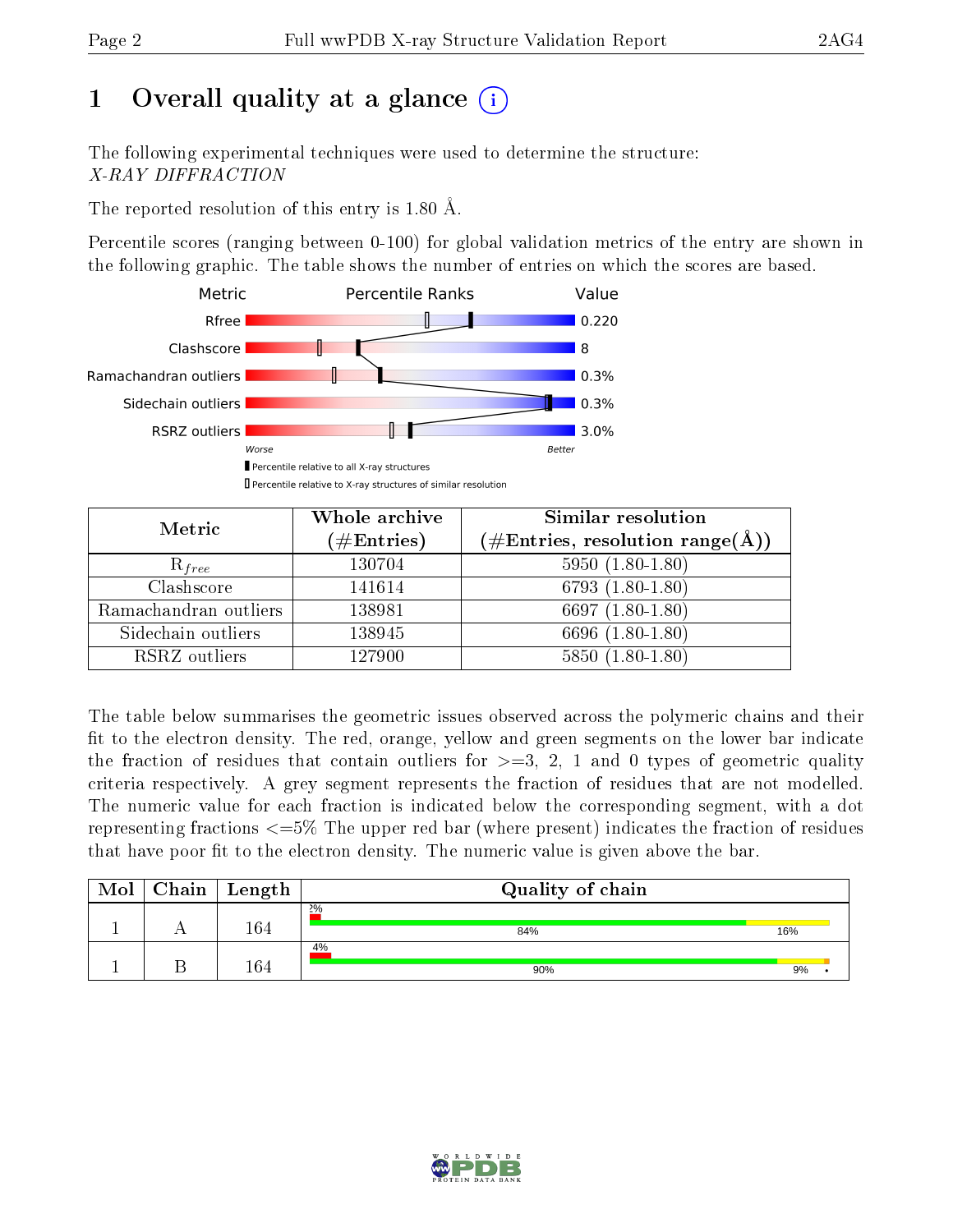# 2 Entry composition (i)

There are 5 unique types of molecules in this entry. The entry contains 3293 atoms, of which 0 are hydrogens and 0 are deuteriums.

In the tables below, the ZeroOcc column contains the number of atoms modelled with zero occupancy, the AltConf column contains the number of residues with at least one atom in alternate conformation and the Trace column contains the number of residues modelled with at most 2 atoms.

Molecule 1 is a protein called Ganglioside GM2 activator.

| Mol | $\mid$ Chain $\mid$ Residues | Atoms     |  |         |       |  |  | $\rm ZeroOcc$   Alt $\rm Conf$   Trace |  |
|-----|------------------------------|-----------|--|---------|-------|--|--|----------------------------------------|--|
|     | 164                          | Total C   |  | N       |       |  |  |                                        |  |
|     |                              | 1248      |  | 801 197 | - 240 |  |  |                                        |  |
|     | 164                          | Total C N |  |         |       |  |  |                                        |  |
|     |                              | 1248      |  | 801 197 | -240- |  |  |                                        |  |

There are 4 discrepancies between the modelled and reference sequences:

| Chain | Residue   Modelled   Actual | Comment |                               | <b>Reference</b> |
|-------|-----------------------------|---------|-------------------------------|------------------|
|       | HIS                         |         | CLONING ARTIFACT   UNP P17900 |                  |
|       | <b>MET</b>                  |         | CLONING ARTIFACT   UNP P17900 |                  |
|       | <b>HIS</b>                  |         | CLONING ARTIFACT   UNP P17900 |                  |
|       | <b>MET</b>                  |         | CLONING ARTIFACT   UNP P17900 |                  |

 Molecule 2 is (7R)-4,7-DIHYDROXY-N,N,N-TRIMETHYL-10-OXO-3,5,9-TRIOXA-4-PHOSPHAHEPTACOSAN-1-AMINIUM 4-OXIDE (three-letter code: LP3) (formula:  $C_{26}H_{55}NO_7P$ ).



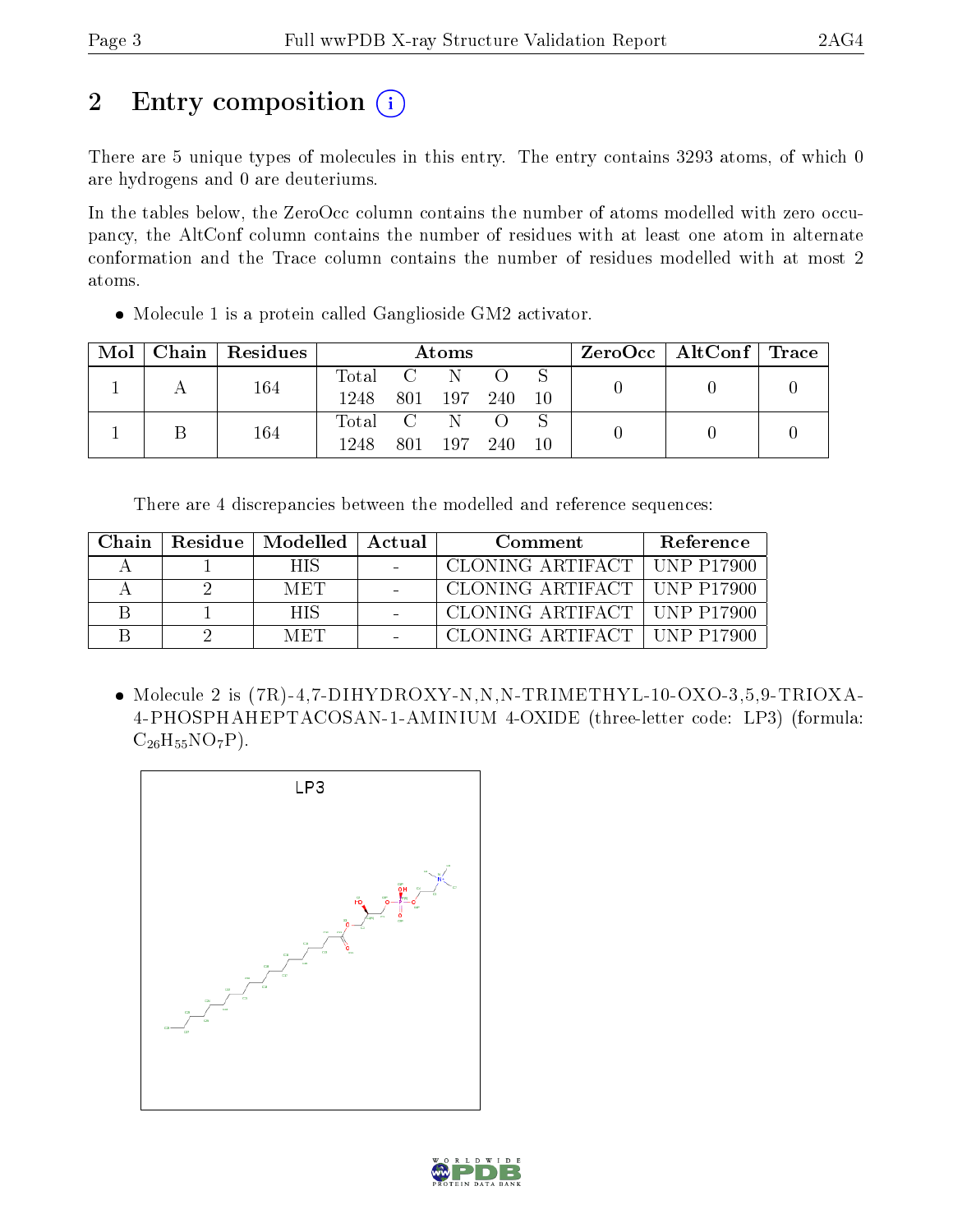|  |  | $Mol$   Chain   Residues | Atoms                     |  |  |  |  | $ZeroOcc \mid AltConf \mid$ |  |
|--|--|--------------------------|---------------------------|--|--|--|--|-----------------------------|--|
|  |  |                          | Total C N O P             |  |  |  |  |                             |  |
|  |  |                          | $35 \t 26 \t 1 \t 7 \t 1$ |  |  |  |  |                             |  |
|  |  |                          | Total C N O P             |  |  |  |  |                             |  |
|  |  | $35$ $26$ 1 7 1          |                           |  |  |  |  |                             |  |

 $\bullet$  Molecule 3 is OLEIC ACID (three-letter code: OLA) (formula:  $\mathrm{C_{18}H_{34}O_{2}}).$ 



|  | $\text{Mol}$   Chain   Residues | Atoms                    | ZeroOcc   AltConf |
|--|---------------------------------|--------------------------|-------------------|
|  |                                 | Total C O<br>$-18$<br>20 |                   |
|  |                                 | Total C O<br>20.         |                   |

• Molecule 4 is ISOPROPYL ALCOHOL (three-letter code: IPA) (formula:  $C_3H_8O$ ).

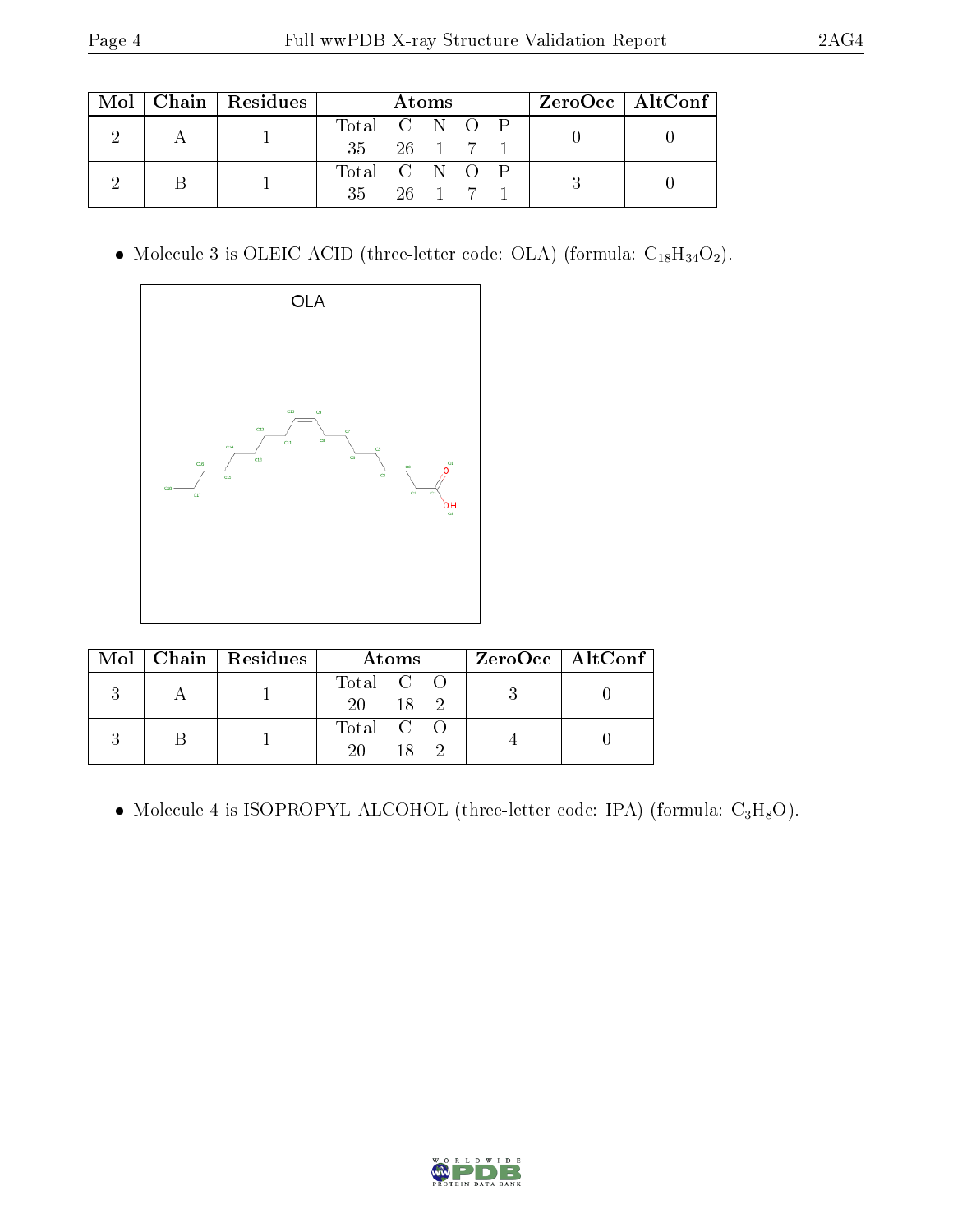

| $\overline{\text{Mol}}$ | Chain            | <b>Residues</b> | Atoms                                                                                | $\overline{\text{ZeroOcc}}$ | AltConf          |
|-------------------------|------------------|-----------------|--------------------------------------------------------------------------------------|-----------------------------|------------------|
| $\overline{4}$          | $\bf{A}$         | $\mathbf 1$     | Total<br>$\mathcal{C}$<br>O<br>$\overline{4}$<br>3<br>$\mathbf{1}$                   | $\overline{0}$              | $\boldsymbol{0}$ |
| $\overline{4}$          | $\bf{A}$         | $\mathbf 1$     | $\overline{\rm C}$<br>Total<br>$\overline{O}$<br>$\overline{4}$<br>3<br>$\mathbf{1}$ | $\overline{0}$              | $\overline{0}$   |
| $\overline{4}$          | $\bf{A}$         | $\mathbf 1$     | $\overline{\rm C}$<br>Total<br>$\overline{O}$<br>$\overline{4}$<br>3<br>$\mathbf{1}$ | $\overline{0}$              | $\boldsymbol{0}$ |
| $\overline{4}$          | $\bf{A}$         | $\mathbf{1}$    | Total<br>$\mathcal{C}$<br>$\overline{O}$<br>$\overline{4}$<br>3<br>$\mathbf{1}$      | $\overline{0}$              | $\overline{0}$   |
| $\overline{4}$          | $\bf{A}$         | $\mathbf 1$     | Total<br>$\rm C$<br>$\overline{O}$<br>$\overline{4}$<br>3<br>$\mathbf{1}$            | $\overline{0}$              | $\overline{0}$   |
| $\overline{4}$          | $\, {\bf B}$     | $\mathbf{1}$    | Total<br>$\mathcal{C}$<br>$\overline{O}$<br>$\overline{4}$<br>3<br>$\mathbf{1}$      | $\overline{0}$              | $\overline{0}$   |
| $\overline{4}$          | $\boldsymbol{B}$ | $\mathbf{1}$    | Total<br>$\rm C$<br>$\overline{O}$<br>$\overline{4}$<br>3<br>$\mathbf{1}$            | $\overline{0}$              | $\boldsymbol{0}$ |
| $\overline{4}$          | $\, {\bf B}$     | $\mathbf{1}$    | Total<br>$\mathcal{C}$<br>$\overline{O}$<br>$\overline{4}$<br>3<br>$\mathbf{1}$      | $\overline{0}$              | $\overline{0}$   |
| $\overline{4}$          | $\boldsymbol{B}$ | $\mathbf{1}$    | $\mathcal{C}$<br>Total<br>O<br>$\overline{4}$<br>3<br>$\mathbf{1}$                   | $\overline{0}$              | $\boldsymbol{0}$ |
| $\overline{4}$          | $\boldsymbol{B}$ | $\mathbf{1}$    | Total<br>$\mathcal{C}$<br>$\overline{O}$<br>$\overline{4}$<br>3<br>$\mathbf{1}$      | $\overline{0}$              | $\overline{0}$   |
| $\overline{4}$          | B                | $\mathbf{1}$    | $\mathcal{C}$<br>Total<br>$\overline{O}$<br>$\overline{4}$<br>3<br>$\mathbf{1}$      | $\overline{0}$              | $\overline{0}$   |
| 4                       | $\boldsymbol{B}$ | $\mathbf{1}$    | $\mathcal{C}$<br>Total<br>O<br>$\sqrt{4}$<br>3<br>$\mathbf{1}$                       | $\boldsymbol{0}$            | $\boldsymbol{0}$ |

• Molecule 5 is water.

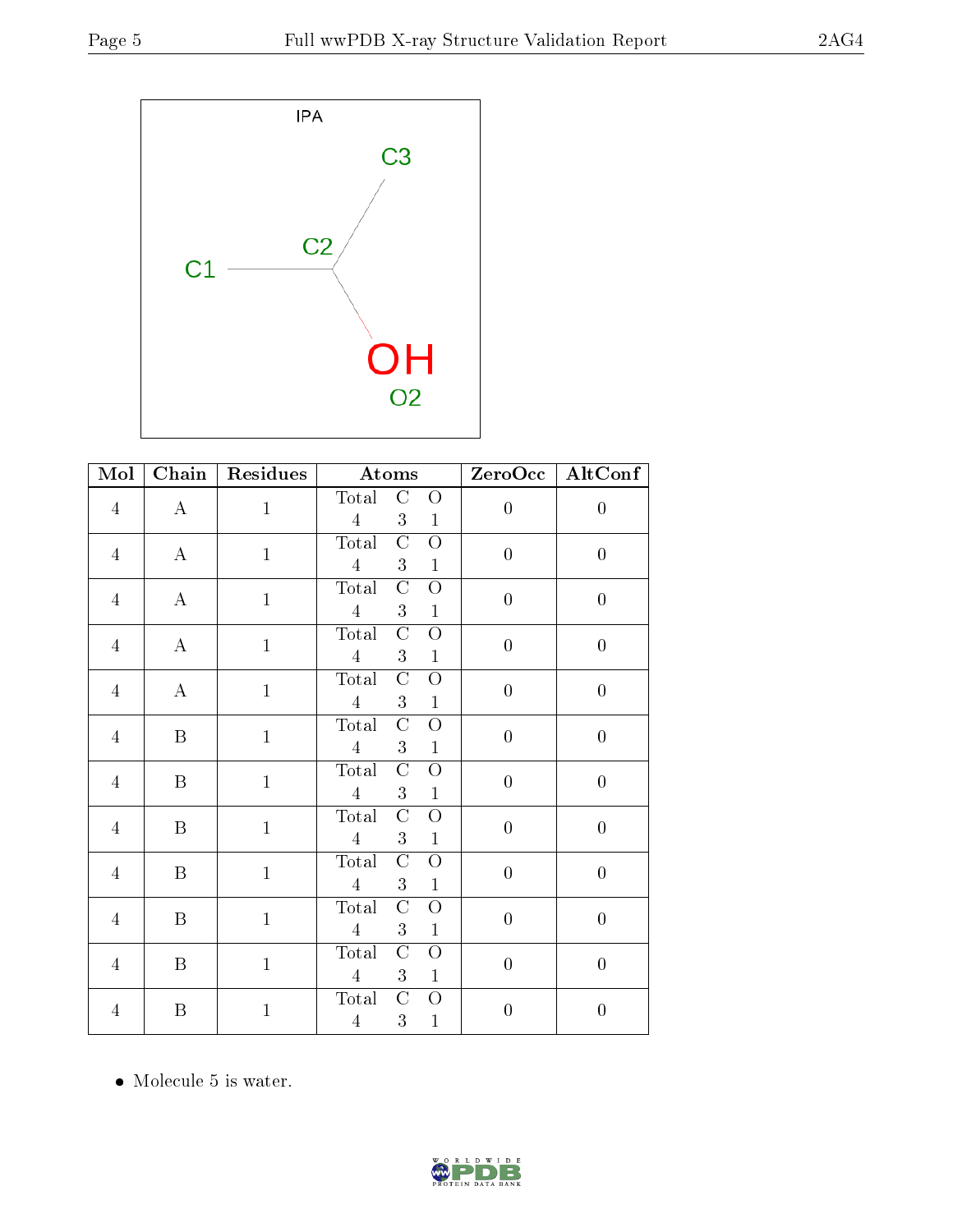| Mol | Chain   Residues | Atoms               | ZeroOcc   AltConf |
|-----|------------------|---------------------|-------------------|
| b   | 299              | Total<br>299<br>299 |                   |
| b   | 340              | Total<br>340<br>340 |                   |

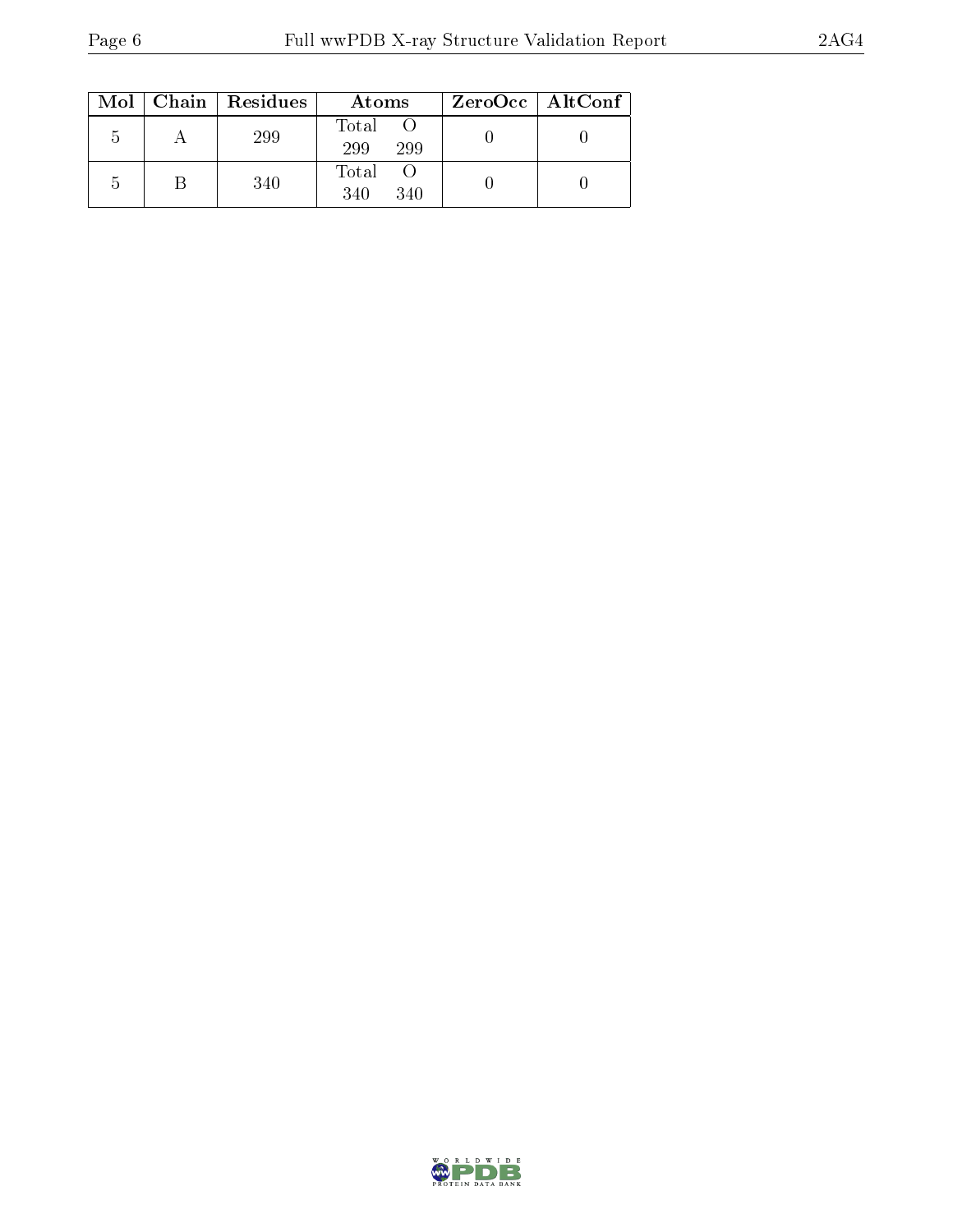# 3 Residue-property plots  $(i)$

These plots are drawn for all protein, RNA and DNA chains in the entry. The first graphic for a chain summarises the proportions of the various outlier classes displayed in the second graphic. The second graphic shows the sequence view annotated by issues in geometry and electron density. Residues are color-coded according to the number of geometric quality criteria for which they contain at least one outlier: green  $= 0$ , yellow  $= 1$ , orange  $= 2$  and red  $= 3$  or more. A red dot above a residue indicates a poor fit to the electron density (RSRZ  $> 2$ ). Stretches of 2 or more consecutive residues without any outlier are shown as a green connector. Residues present in the sample, but not in the model, are shown in grey.



• Molecule 1: Ganglioside GM2 activator

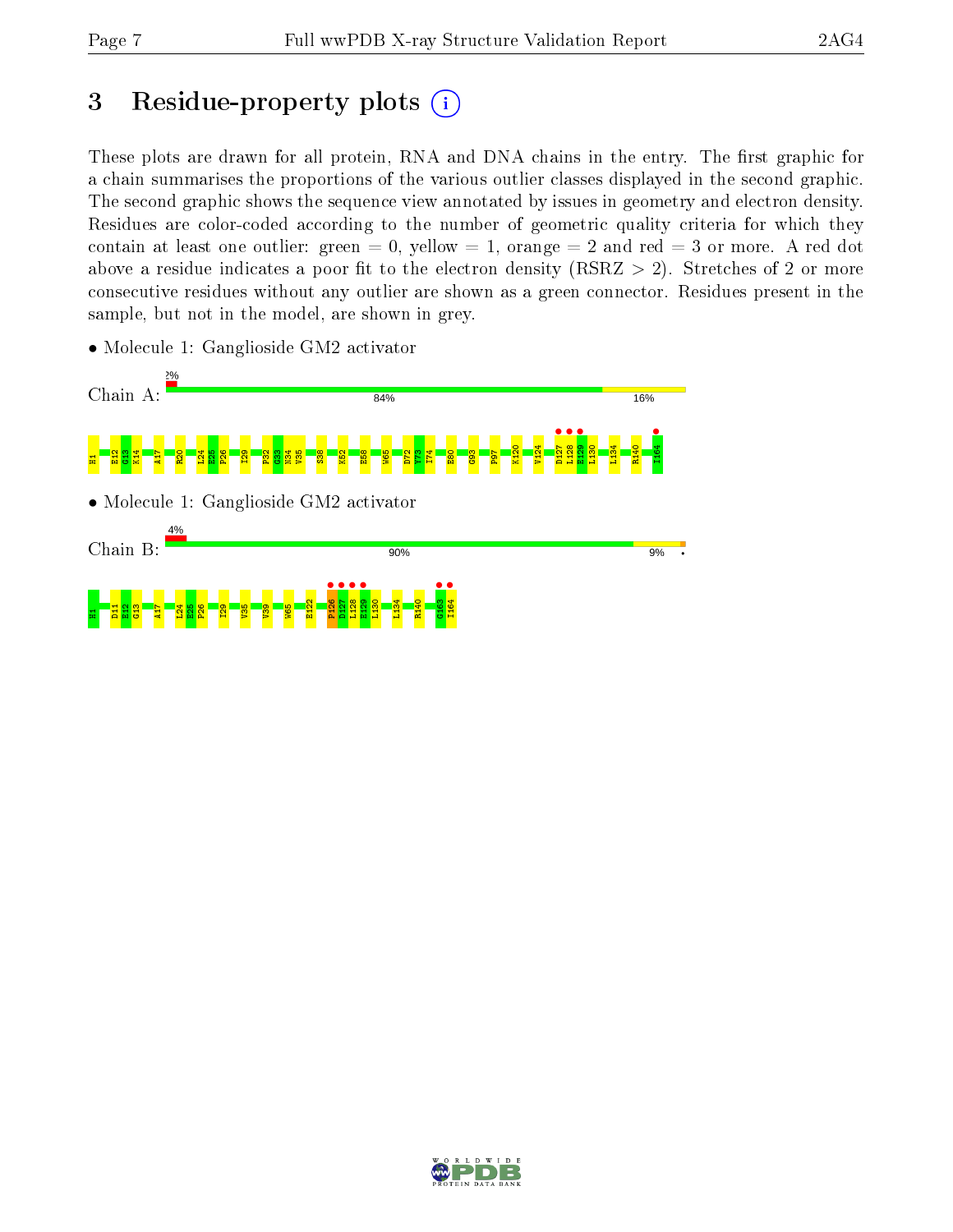# 4 Data and refinement statistics  $(i)$

| Property                                                             | Value                                                       | Source     |
|----------------------------------------------------------------------|-------------------------------------------------------------|------------|
| Space group                                                          | P 1 21 1                                                    | Depositor  |
| Cell constants                                                       | $41.50\text{\AA}$<br>$64.09\text{\AA}$<br>$80.99\text{\AA}$ |            |
| a, b, c, $\alpha$ , $\beta$ , $\gamma$                               | $90.00^\circ$<br>$92.81^\circ$<br>$90.00^\circ$             | Depositor  |
| Resolution $(A)$                                                     | 19.85<br>$-1.80$                                            | Depositor  |
|                                                                      | 19.84<br>$-1.80$                                            | <b>EDS</b> |
| % Data completeness                                                  | $95.4(19.85-1.80)$                                          | Depositor  |
| (in resolution range)                                                | $95.5(19.84-1.80)$                                          | <b>EDS</b> |
| $R_{merge}$                                                          | 0.04                                                        | Depositor  |
| $\mathrm{R}_{sym}$                                                   | (Not available)                                             | Depositor  |
| $\sqrt{I/\sigma}(I) > 1$                                             | 8.11 (at $1.80\text{\AA})$                                  | Xtriage    |
| Refinement program                                                   | $CNS$ 1.0                                                   | Depositor  |
|                                                                      | $\overline{0.188}$ ,<br>0.224                               | Depositor  |
| $R, R_{free}$                                                        | 0.185<br>0.220                                              | DCC        |
| $R_{free}$ test set                                                  | 3099 reflections $(8.23\%)$                                 | wwPDB-VP   |
| Wilson B-factor $(A^2)$                                              | 17.2                                                        | Xtriage    |
| Anisotropy                                                           | 0.073                                                       | Xtriage    |
| Bulk solvent $k_{sol}(e/\mathring{A}^3)$ , $B_{sol}(\mathring{A}^2)$ | $0.35\,$ , $81.2\,$                                         | <b>EDS</b> |
| L-test for twinning <sup>2</sup>                                     | $< L >$ = 0.55, $< L2$ = 0.40                               | Xtriage    |
| Estimated twinning fraction                                          | $0.033$ for h,-k,-l                                         | Xtriage    |
| $F_o, F_c$ correlation                                               | 0.96                                                        | <b>EDS</b> |
| Total number of atoms                                                | 3293                                                        | wwPDB-VP   |
| Average B, all atoms $(A^2)$                                         | $26.0\,$                                                    | wwPDB-VP   |

Xtriage's analysis on translational NCS is as follows: The analyses of the Patterson function reveals a significant off-origin peak that is 39.46 % of the origin peak, indicating pseudo-translational symmetry. The chance of finding a peak of this or larger height randomly in a structure without pseudo-translational symmetry is equal to 3.1646e-04. The detected translational NCS is most likely also responsible for the elevated intensity ratio.

<sup>&</sup>lt;sup>2</sup>Theoretical values of  $\langle |L| \rangle$ ,  $\langle L^2 \rangle$  for acentric reflections are 0.5, 0.333 respectively for untwinned datasets, and 0.375, 0.2 for perfectly twinned datasets.



<span id="page-7-1"></span><span id="page-7-0"></span><sup>1</sup> Intensities estimated from amplitudes.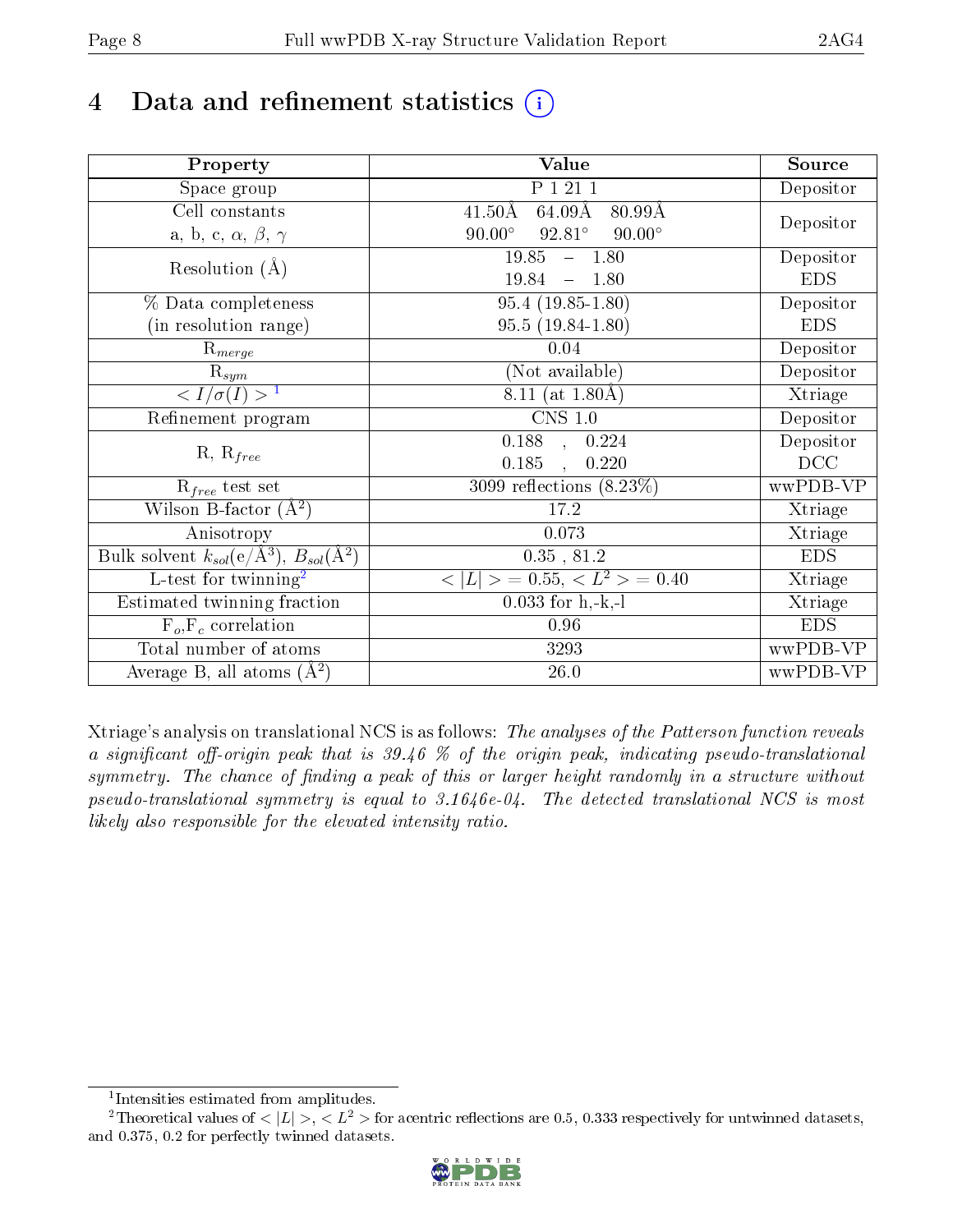# 5 Model quality  $(i)$

# 5.1 Standard geometry  $(i)$

Bond lengths and bond angles in the following residue types are not validated in this section: OLA, IPA, LP3

The Z score for a bond length (or angle) is the number of standard deviations the observed value is removed from the expected value. A bond length (or angle) with  $|Z| > 5$  is considered an outlier worth inspection. RMSZ is the root-mean-square of all Z scores of the bond lengths (or angles).

| Mol | Chain |      | <b>Bond lengths</b> | Bond angles |             |  |
|-----|-------|------|---------------------|-------------|-------------|--|
|     |       | RMSZ | $\# Z  > 5$         | RMSZ        | $\# Z  > 5$ |  |
|     |       | 0.46 | 0/1281              | 0.69        | 0/1749      |  |
|     | R     | 0.48 | 0/1281              | 0.71        | 0/1749      |  |
| ΑĦ  | A II  | 0.47 | 0/2562              | 0.70        | /3498       |  |

There are no bond length outliers.

There are no bond angle outliers.

There are no chirality outliers.

There are no planarity outliers.

### $5.2$  Too-close contacts  $\binom{1}{1}$

In the following table, the Non-H and H(model) columns list the number of non-hydrogen atoms and hydrogen atoms in the chain respectively. The H(added) column lists the number of hydrogen atoms added and optimized by MolProbity. The Clashes column lists the number of clashes within the asymmetric unit, whereas Symm-Clashes lists symmetry related clashes.

| Mol           | Chain | $\bf Non-H$ | H (model) | H(added) | <b>Clashes</b> | Symm-Clashes |
|---------------|-------|-------------|-----------|----------|----------------|--------------|
|               |       | 1248        |           | 1246     | 27             |              |
|               | В     | 1248        |           | 1246     | 16             |              |
| 2             | А     | 35          |           | 54       | $\overline{2}$ |              |
| $\mathcal{D}$ | В     | 35          |           | 54       | 3              |              |
| 3             |       | 20          |           | 34       |                |              |
| 3             | В     | 20          |           | 34       |                |              |
| 4             | А     | 20          |           | 40       |                |              |
| 4             | В     | 28          |           | 56       |                |              |
| 5             |       | 299         |           | O        | 6              |              |
| 5             | В     | 340         | 0         | 0        | 5              |              |
|               | All   | 3293        |           | 2764     | 45             |              |

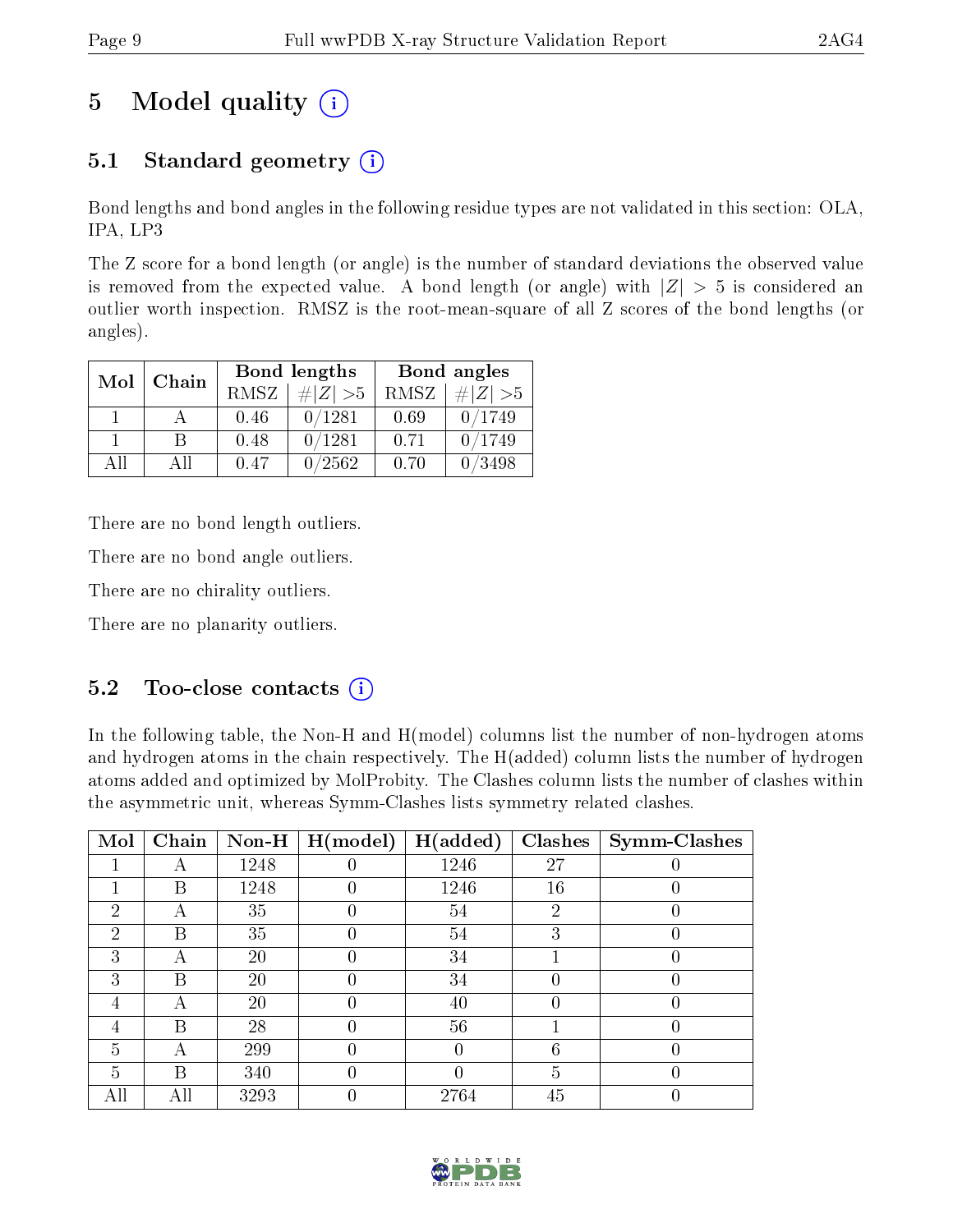The all-atom clashscore is defined as the number of clashes found per 1000 atoms (including hydrogen atoms). The all-atom clashscore for this structure is 8.

All (45) close contacts within the same asymmetric unit are listed below, sorted by their clash magnitude.

| Atom-1                             | Atom-2               | Interatomic       | Clash         |
|------------------------------------|----------------------|-------------------|---------------|
|                                    |                      | distance $(A)$    | overlap $(A)$ |
| 1:B:126:PRO:HB2                    | 1:B:128:LEU:HD13     | 1.48              | 0.94          |
| 1:A:14:LYS:HE2                     | 5:B:3929:HOH:O       | 1.73              | 0.87          |
| 1:B:11:ASP:HB3                     | 5:B:3813:HOH:O       | 1.73              | 0.86          |
| 1:B:65:TRP:CZ3                     | 1:B:140:ARG:HG3      | 2.19              | 0.76          |
| 1:A:65:TRP:CZ3                     | 1: A:140:ARG:HG3     | 2.26              | 0.69          |
| 1:B:39:VAL:HG13                    | 4:B:1507:IPA:H2      | 1.73              | 0.69          |
| 1:B:26:PRO:O                       | 1:B:29:ILE:HD13      | 1.95              | 0.67          |
| $1:A:97:PRO:\overline{HB3}$        | 2:A:2341:LP3:H232    | 1.78              | 0.66          |
| 1:A:130:LEU:HD22                   | 1:A:134:LEU:HD23     | 1.77              | 0.66          |
| 1:A:32:PRO:HG2                     | 1:A:127:ASP:OD2      | 2.01              | 0.61          |
| 1: A:65:TRP:CH2                    | 1: A:140: ARG:HG3    | 2.39              | 0.58          |
| 1:B:17:ALA:HB1                     | 2:B:2342:LP3:O1P     | 2.05              | 0.57          |
| 1:A:24:LEU:HG                      | 1:A:29:ILE:HD11      | 1.87              | 0.57          |
| 1:B:24:LEU:HG                      | 1:B:29:ILE:HD11      | 1.87              | 0.57          |
| 1:B:126:PRO:HB2                    | 1:B:128:LEU:CD1      | 2.29              | 0.56          |
| 1: B: 65: TRP: CH2                 | 1:B:140:ARG:HG3      | 2.41              | 0.56          |
| 1: A: 130: LEU: HB3                | 1: A: 134: LEU: HD23 | 1.88              | 0.55          |
| 1:B:29:ILE:HD12                    | 1:B:35:VAL:HG12      | 1.88              | 0.54          |
| 1: A:1: HIS:N                      | 5:A:3779:HOH:O       | 2.37              | 0.53          |
| 1:A:12:GLU:CD                      | 5:A:3702:HOH:O       | 2.47              | 0.53          |
| 1:A:14:LYS:HE3                     | 1:B:13:GLY:O         | 2.10              | 0.51          |
| 1:B:29:ILE:HD12                    | 1: B:35: VAL:CG1     | 2.41              | 0.51          |
| 1: A:26: PRO:O                     | 1:A:29:ILE:HD13      | 2.11              | 0.51          |
| 1: A:93: GLY: HA3                  | 5:A:3898:HOH:O       | 2.10              | 0.50          |
| 1:A:130:LEU:HD22                   | 1:A:134:LEU:CD2      | 2.42              | 0.50          |
| 1:A:74:ILE:N                       | 1:A:74:ILE:HD12      | 2.27              | 0.50          |
| 3:A:3628:OLA:H162                  | 5:A:3888:HOH:O       | 2.12              | 0.49          |
| 1:A:29:ILE:HD12                    | 1: A:35: VAL:CG1     | 2.44              | 0.47          |
| 1:B:128:LEU:HD23                   | 5:B:3957:HOH:O       | $\overline{2.15}$ | 0.47          |
| 1:B:164:ILE:HD12                   | 5:B:3899:HOH:O       | 2.15              | 0.46          |
| 1: A: 128: LEU: C                  | 1: A: 128: LEU: HD12 | 2.37              | 0.46          |
| 1:B:130:LEU:HD13                   | 1:B:134:LEU:HG       | 1.98              | 0.46          |
| 1:A:1:HIS:HB3                      | 5:A:3923:HOH:O       | $2.16\,$          | 0.45          |
| $1:A:20:A\overline{\text{RG:HD3}}$ | 5:A:3755:HOH:O       | 2.17              | 0.43          |
| 2:B:2342:LP3:H81                   | 5:B:3950:HOH:O       | 2.17              | 0.43          |
| 1:A:29:ILE:HD12                    | 1: A:35: VAL:HG12    | 2.00              | 0.43          |
| 1:A:17:ALA:HB1                     | 2:A:2341:LP3:O1P     | 2.19              | 0.42          |

Continued on next page...

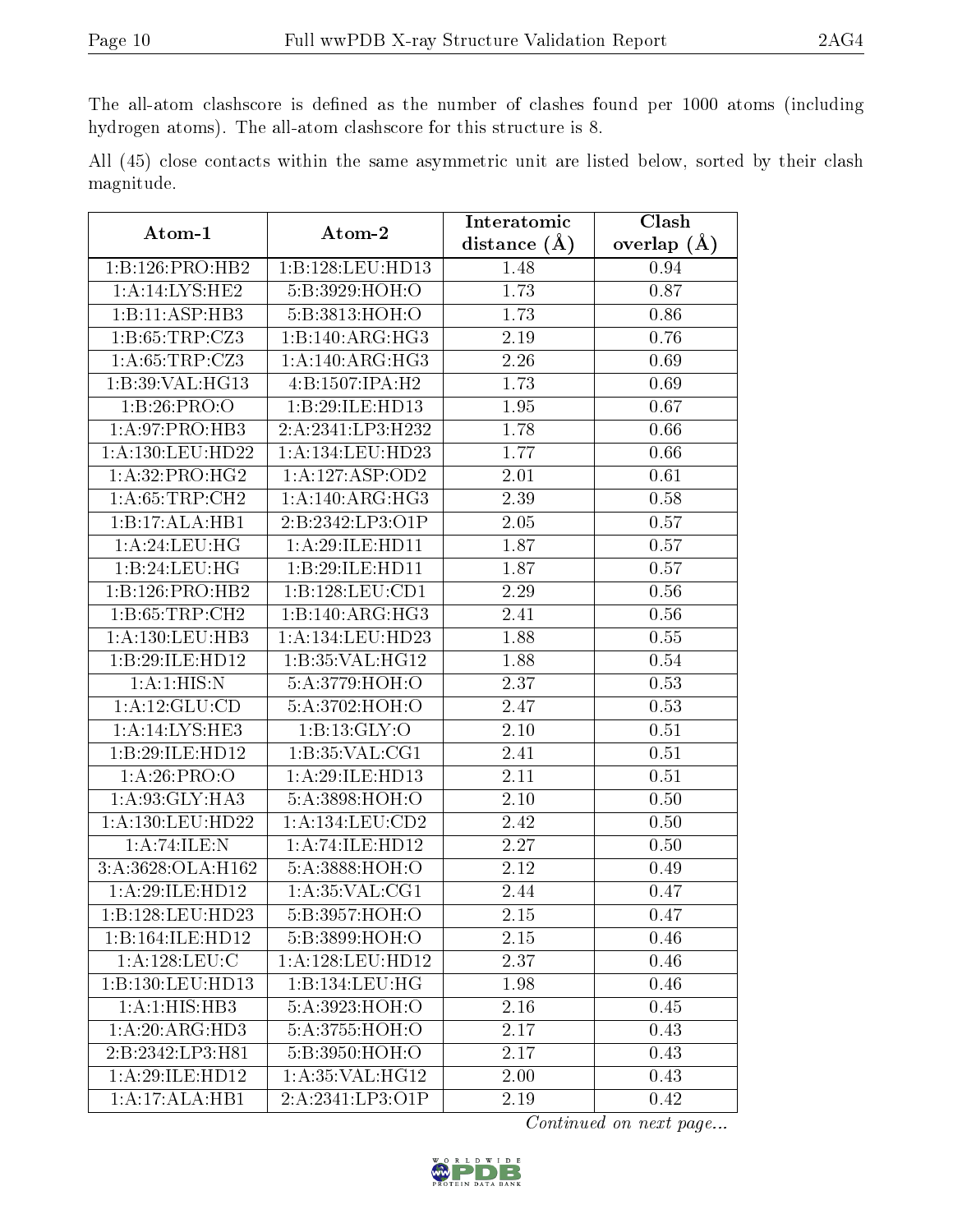| Atom-1            | Atom-2            | Interatomic    | Clash         |
|-------------------|-------------------|----------------|---------------|
|                   |                   | distance $(A)$ | overlap $(A)$ |
| 1: A:58: GLU:CD   | 1: A:140:ARG:HH21 | 2.23           | 0.42          |
| 1:A:38:SER:HB3    | 1:A:120:LYS:HG2   | 2.02           | 0.41          |
| 1:A:72:ASP:O      | 1:A:74:ILE:HD12   | 2.19           | 0.41          |
| 2:B:2342:LP3:H121 | 2:B:2342:LP3:H32  | 1.71           | 0.41          |
| 1: A:52:LYS:HE2   | 1:A:80:GLU:OE1    | 2.21           | 0.41          |
| 1: A:34: ASN:OD1  | 1:A:124:VAL:HG22  | 2.21           | 0.41          |
| 1:A:128:LEU:HD12  | 1: A: 128: LEU: O | 2.22           | 0.40          |
| 1:B:29:ILE:HG23   | 1: B:35: VAL:CG1  | 2.51           | 0.40          |

Continued from previous page...

There are no symmetry-related clashes.

#### 5.3 Torsion angles  $(i)$

#### 5.3.1 Protein backbone (i)

In the following table, the Percentiles column shows the percent Ramachandran outliers of the chain as a percentile score with respect to all X-ray entries followed by that with respect to entries of similar resolution.

The Analysed column shows the number of residues for which the backbone conformation was analysed, and the total number of residues.

| Mol | Chain | Analysed                      | Favoured    |          | Allowed   Outliers | $\mid$ Percentiles           |     |
|-----|-------|-------------------------------|-------------|----------|--------------------|------------------------------|-----|
|     |       | 162/164(99%)                  | $160(99\%)$ | $2(1\%)$ |                    | $\mid$ 100 $\mid$ 100 $\mid$ |     |
|     |       | $162/164$ (99\%)   158 (98\%) |             | $3(2\%)$ | $1(1\%)$           | 25                           | 12  |
| All | All   | $324/328$ (99\%)   318 (98\%) |             | $5(2\%)$ | $1(0\%)$           |                              | 127 |

All (1) Ramachandran outliers are listed below:

| Mol | Chain | $\parallel$ Res | vpe |
|-----|-------|-----------------|-----|
|     |       |                 |     |

#### 5.3.2 Protein sidechains  $(i)$

In the following table, the Percentiles column shows the percent sidechain outliers of the chain as a percentile score with respect to all X-ray entries followed by that with respect to entries of similar resolution.

The Analysed column shows the number of residues for which the sidechain conformation was analysed, and the total number of residues.

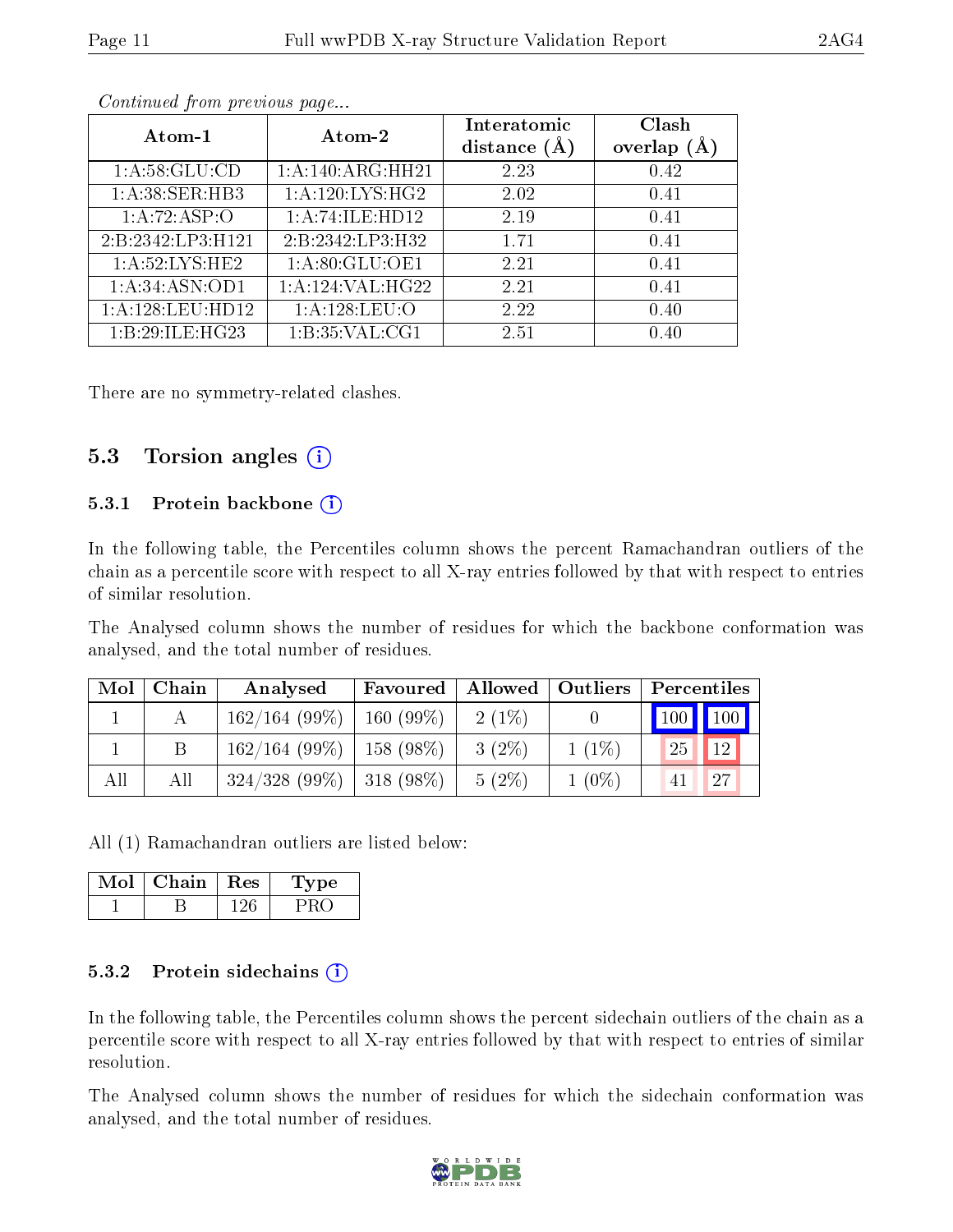| Mol | Chain | Analysed          | Rotameric   Outliers |          | Percentiles                     |              |
|-----|-------|-------------------|----------------------|----------|---------------------------------|--------------|
|     |       | $148/148$ (100\%) | 148 $(100\%)$        |          | $\vert$ 100 $\vert$ 100 $\vert$ |              |
|     |       | $148/148$ (100\%) | 147 (99%)            | $1(1\%)$ | 84                              | ,81          |
| All | All   | $296/296(100\%)$  | 295 $(100\%)$        | $1(0\%)$ | $\frac{1}{2}$                   | $\sqrt{191}$ |

All (1) residues with a non-rotameric sidechain are listed below:

| Mol | Chain   Res | 'Type |
|-----|-------------|-------|
|     |             |       |

Some sidechains can be flipped to improve hydrogen bonding and reduce clashes. There are no such sidechains identified.

#### 5.3.3 RNA (1)

There are no RNA molecules in this entry.

### 5.4 Non-standard residues in protein, DNA, RNA chains (i)

There are no non-standard protein/DNA/RNA residues in this entry.

### 5.5 Carbohydrates (i)

There are no carbohydrates in this entry.

# 5.6 Ligand geometry (i)

16 ligands are modelled in this entry.

In the following table, the Counts columns list the number of bonds (or angles) for which Mogul statistics could be retrieved, the number of bonds (or angles) that are observed in the model and the number of bonds (or angles) that are dened in the Chemical Component Dictionary. The Link column lists molecule types, if any, to which the group is linked. The Z score for a bond length (or angle) is the number of standard deviations the observed value is removed from the expected value. A bond length (or angle) with  $|Z| > 2$  is considered an outlier worth inspection. RMSZ is the root-mean-square of all Z scores of the bond lengths (or angles).

| Mol | Type       |       | Res  | Link                     | Bond lengths |          |         | Bond angles |          |    |
|-----|------------|-------|------|--------------------------|--------------|----------|---------|-------------|----------|----|
|     |            | Chain |      |                          | Counts       | RMSZ     | $\# Z $ | Counts      | RMSZ     | #1 |
| 4   | <b>IPA</b> |       | 51   | $\overline{\phantom{a}}$ | 3.3.3        | $0.52\,$ |         | 3,3,3       | 0.91     |    |
| 4   | <b>IPA</b> |       | .503 | $\qquad \qquad$          | 333<br>⊍,⊍,⊍ | 0.53     |         | 3,3,3       | $0.90\,$ |    |

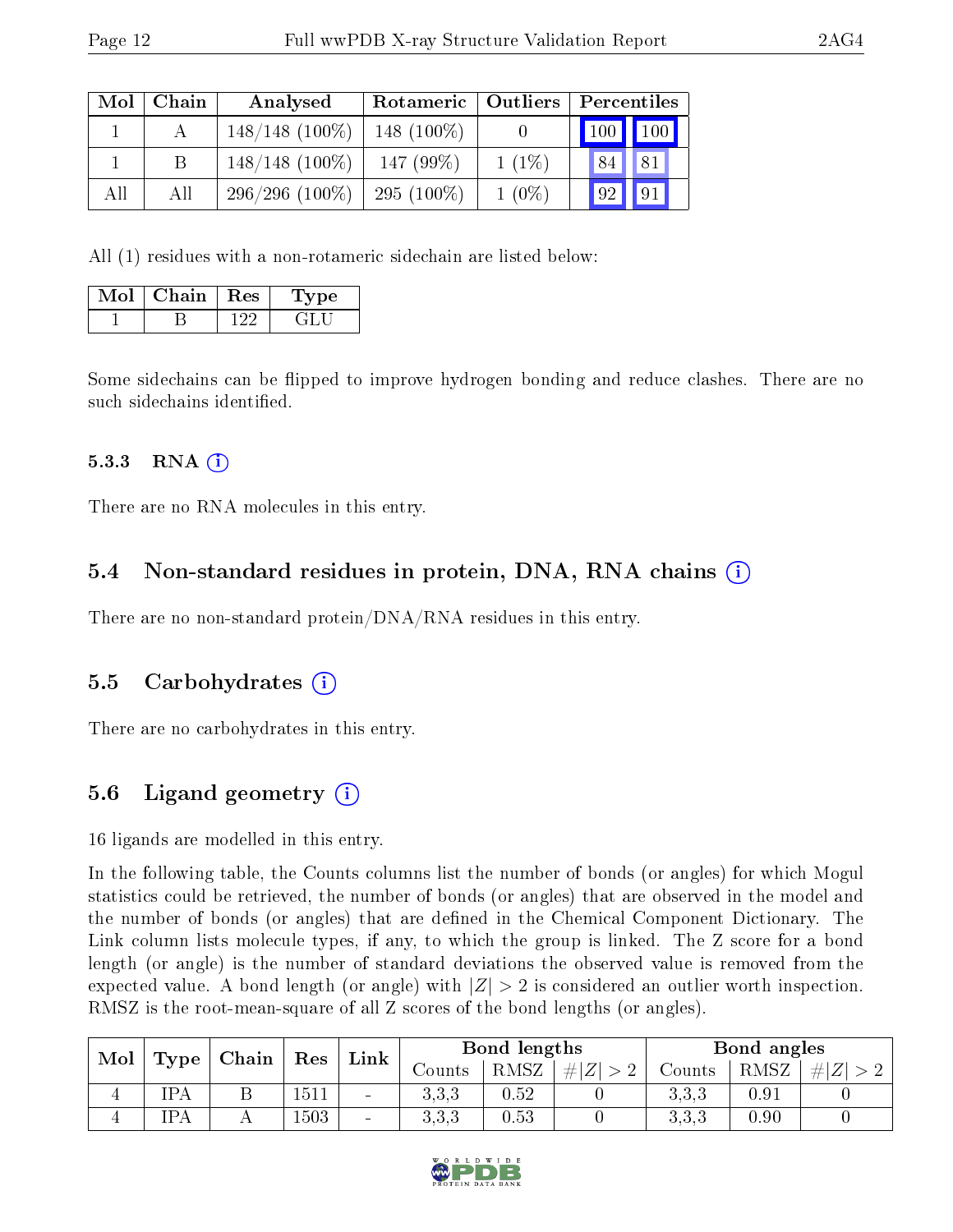| Mol            | <b>Type</b> | Chain            | Res  | Link                     |            | <b>Bond lengths</b> |                |          | Bond angles |                  |
|----------------|-------------|------------------|------|--------------------------|------------|---------------------|----------------|----------|-------------|------------------|
|                |             |                  |      |                          | Counts     | RMSZ                | # $ Z  > 2$    | Counts   | RMSZ        | #<br> Z >2       |
| $\overline{4}$ | <b>IPA</b>  | А                | 1508 |                          | 3,3,3      | 0.53                | $\theta$       | 3,3,3    | 0.88        | 0                |
| 3              | <b>OLA</b>  | $\boldsymbol{A}$ | 3628 | $\blacksquare$           | 16, 19, 19 | 0.25                | $\overline{0}$ | 15,19,19 | 1.28        | 2(13%)           |
| 4              | <b>IPA</b>  | B                | 1505 |                          | 3,3,3      | 0.51                | $\theta$       | 3,3,3    | 0.92        | $\theta$         |
| $\overline{2}$ | LP3         | $\boldsymbol{A}$ | 2341 |                          | 34, 34, 34 | 1.30                | 2(5%)          | 39,41,41 | 0.84        | $1(2\%)$         |
| $\overline{4}$ | <b>IPA</b>  | B                | 1510 |                          | 3,3,3      | 0.50                | $\theta$       | 3,3,3    | 0.91        | $\theta$         |
| 3              | <b>OLA</b>  | B                | 3629 |                          | 16, 19, 19 | 0.28                | $\overline{0}$ | 15,19,19 | 1.18        | 2(13%)           |
| $\overline{4}$ | <b>IPA</b>  | А                | 1506 | $\overline{\phantom{a}}$ | 3,3,3      | 0.51                | $\theta$       | 3,3,3    | 0.90        | $\overline{0}$   |
| $\overline{2}$ | LP3         | B                | 2342 | ÷                        | 34,34,34   | 1.29                | 2(5%)          | 39,41,41 | 0.83        | $1(2\%)$         |
| $\overline{4}$ | <b>IPA</b>  | $\mathbf{B}$     | 1507 |                          | 3,3,3      | 0.50                | $\theta$       | 3.3.3    | 0.86        | $\theta$         |
| $\overline{4}$ | <b>IPA</b>  | А                | 1502 | $\overline{\phantom{a}}$ | 3,3,3      | $0.55\,$            | $\overline{0}$ | 3,3,3    | 0.91        | $\overline{0}$   |
| $\overline{4}$ | <b>IPA</b>  | $\bf{A}$         | 1501 |                          | 3,3,3      | 0.51                | $\theta$       | 3,3,3    | 0.91        | $\overline{0}$   |
| $\overline{4}$ | <b>IPA</b>  | B                | 1513 |                          | 3,3,3      | 0.54                | $\overline{0}$ | 3.3.3    | 0.89        | $\overline{0}$   |
| $\overline{4}$ | <b>IPA</b>  | B                | 1504 | $\overline{\phantom{a}}$ | 3,3,3      | 0.51                | $\overline{0}$ | 3,3,3    | 0.89        | $\boldsymbol{0}$ |
| 4              | <b>IPA</b>  | B                | 1512 |                          | 3,3,3      | 0.54                | $\overline{0}$ | 3,3,3    | 0.90        | $\overline{0}$   |

In the following table, the Chirals column lists the number of chiral outliers, the number of chiral centers analysed, the number of these observed in the model and the number defined in the Chemical Component Dictionary. Similar counts are reported in the Torsion and Rings columns. '-' means no outliers of that kind were identified.

| Mol         | Type       | Chain |      | Res   Link   Chirals | <b>Torsions</b> | Rings |
|-------------|------------|-------|------|----------------------|-----------------|-------|
| 3           | <b>OLA</b> |       | 3629 |                      | 8/15/17/17      |       |
|             | OLA        |       | 3628 |                      | 12/15/17/17     |       |
| $2^{\circ}$ | LP3        |       | 2341 |                      | 19/36/36/36     |       |
|             | LP3        |       | 2342 |                      | 15/36/36/36     |       |

All (4) bond length outliers are listed below:

| Mol | ⊢Chain |      |      | Res   Type   Atoms |         | $\mathbf{Z} \parallel \mathbf{Observed}(\mathbf{A})$ | Ideal(A) |
|-----|--------|------|------|--------------------|---------|------------------------------------------------------|----------|
|     |        | 2341 |      | $LP3 \mid 03-C11$  | $-5.75$ | 1.50                                                 | 1.33     |
|     |        | 2342 | LP3  | $O3-C11$           | 5.68    | 1.49                                                 | 1.33     |
|     |        | 2342 | LP3  | $O2-C2$            | 2.60    | 1.51                                                 | 1.43     |
|     |        | 2341 | LP3. | $O2-C2$            | 2.40    | $1.50\,$                                             | $1.43\,$ |

All (6) bond angle outliers are listed below:

| Mol | Chain | $\operatorname{Res}$ | Type | Atoms      |         | Observed $(°)$ | Ideal(°) |
|-----|-------|----------------------|------|------------|---------|----------------|----------|
|     |       | 3628                 |      | $C4-C3-C2$ | $-3.50$ | 100.13         | 113.76   |
|     |       | 3629                 |      | $C4-C3-C2$ | $-3.20$ | 101.31         | 113 76   |
|     |       | 3628                 |      | $C6-C5-C4$ | $-2.98$ | 99.30          | 114 42   |

Continued on next page...

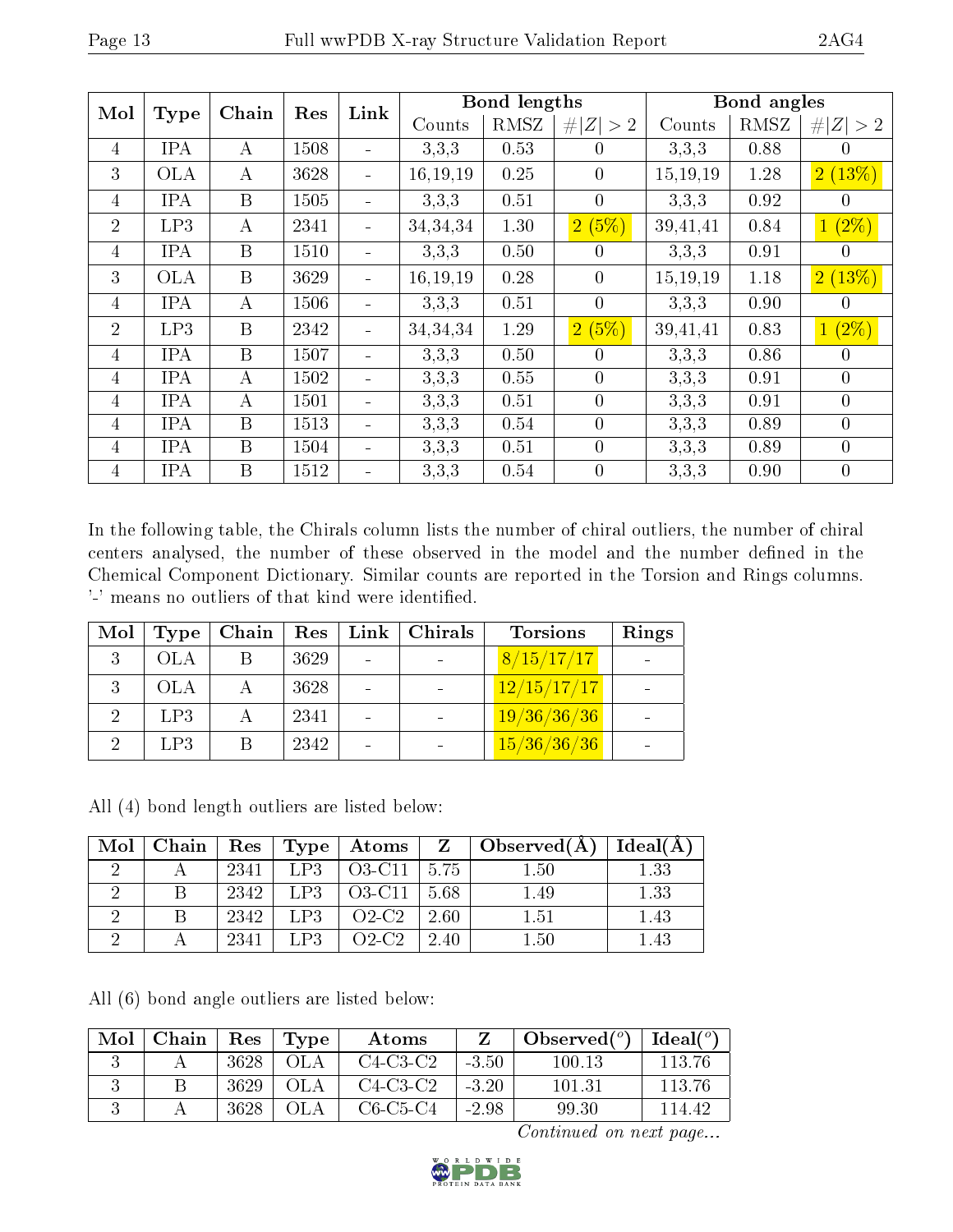| Mol | Chain   Res |      | Type | Atoms      |         | Observed $(°)$ | Ideal $(^\circ)$ |
|-----|-------------|------|------|------------|---------|----------------|------------------|
|     |             | 3629 | OL A | $C6-C5-C4$ | $-2.67$ | 100.85         | 114.42           |
|     |             | 2341 | LPS  | O3-C11-C12 | 2.51    | 119.78         | 11191            |
|     |             | 2342 | LP3. | O3-C11-C12 | 244     | 119.56         | 1119             |

Continued from previous page...

There are no chirality outliers.

All (54) torsion outliers are listed below:

| Mol            | Chain                   | Res               | Type                    | Atoms                                                 |
|----------------|-------------------------|-------------------|-------------------------|-------------------------------------------------------|
| 3              | А                       | 3628              | <b>OLA</b>              | $C1-C2-C3-C4$                                         |
| $\overline{2}$ | А                       | $\overline{23}41$ | $\overline{LP3}$        | $O3P-C1-C2-C3$                                        |
| $\overline{2}$ | А                       | 2341              | LP3                     | $Q2-C2-C3-o3$                                         |
| $\overline{2}$ | A                       | 2341              | $\overline{LP3}$        | $C12-C11-O3-C3$                                       |
| $\overline{2}$ | А                       | 2341              | LP3                     | $\overline{O11 \text{-} C11 \text{-} O3 \text{-} C3}$ |
| $\overline{2}$ | A                       | 2341              | LP3                     | $C4-O4P-P-O1P$                                        |
| $\overline{2}$ | А                       | 2341              | LP3                     | $C4-O4P-P-O3P$                                        |
| $\overline{2}$ | B                       | 2342              | LP3                     | $\overline{O3P-C1-C2-C3}$                             |
| $\overline{2}$ | $\overline{\mathrm{B}}$ | $\overline{2342}$ | $\overline{LP3}$        | $Q2-C2-C3-o3$                                         |
| $\overline{2}$ | $\overline{B}$          | 2342              | $\overline{LP3}$        | $C12-C11-03-C3$                                       |
| $\overline{2}$ | $\overline{B}$          | 2342              | $\overline{LP3}$        | O11-C11-O3-C3                                         |
| $\overline{3}$ | A                       | 3628              | $\overline{\text{OLA}}$ | $C11-C10-C9-C8$                                       |
| $\overline{2}$ | А                       | 2341              | LP3                     | $\overline{O3P-C1-C2-O2}$                             |
| $\overline{2}$ | B                       | $\overline{2342}$ | LP3                     | $O3P-C1-C2-O2$                                        |
| $\overline{3}$ | $\overline{B}$          | 3629              | <b>OLA</b>              | $C11-C10-C9-C8$                                       |
| $\overline{2}$ | А                       | $\overline{2}341$ | $\overline{LP3}$        | $C1-C2-C3-o3$                                         |
| $\overline{2}$ | $\overline{\mathbf{B}}$ | 2342              | LP3                     | $C1-C2-C3-o3$                                         |
| $\overline{3}$ | $\boldsymbol{A}$        | 3628              | $\overline{\text{OLA}}$ | $C2-C3-C4-C5$                                         |
| $\overline{2}$ | A                       | 2341              | LP3                     | $C18-C19-C20-C21$                                     |
| $\overline{2}$ | $\boldsymbol{B}$        | 2342              | LP3                     | C18-C19-C20-C21                                       |
| $\overline{2}$ | А                       | 2341              | $\overline{LP3}$        | $C20-C21-C22-C23$                                     |
| $\overline{2}$ | А                       | 2341              | LP3                     | C13-C14-C15-C16                                       |
| $\overline{2}$ | B                       | 2342              | LP3                     | $C19-C20-C21-C22$                                     |
| $\overline{3}$ | B                       | 3629              | $\overline{\text{OLA}}$ | $C13-C14-C15-C16$                                     |
| $\overline{2}$ | $\overline{B}$          | 2342              | LP3                     | $\overline{C11-C12-C13-C14}$                          |
| $\overline{2}$ | $\overline{\rm A}$      | 2341              | $\overline{LP3}$        | $C21-C22-C23-C24$                                     |
| $\overline{2}$ | B                       | 2342              | LP <sub>3</sub>         | $\overline{\text{C23-C24-C25-C26}}$                   |
| 3              | A                       | 3628              | <b>OLA</b>              | C6-C7-C8-C9                                           |
| $\overline{3}$ | A                       | 3628              | ŌĹA                     | $C10-C11-C12-C13$                                     |
| 3              | B                       | 3629              | <b>OLA</b>              | C5-C6-C7-C8                                           |
| $\overline{2}$ | $\overline{\mathrm{B}}$ | 2342              | LP3                     | $C20-C21-C22-C23$                                     |
| $\overline{3}$ | $\overline{\mathbf{B}}$ | 3629              | $\overline{\text{OLA}}$ | $\overline{\text{C11-C12-C13-C14}}$                   |
| $\overline{3}$ | A                       | 3628              | $\overline{\text{OLA}}$ | $C3-C4-C5-C6$                                         |
| $\overline{3}$ | $\overline{\rm A}$      | 3628              | <b>OLA</b>              | C11-C12-C13-C14                                       |

Continued on next page...

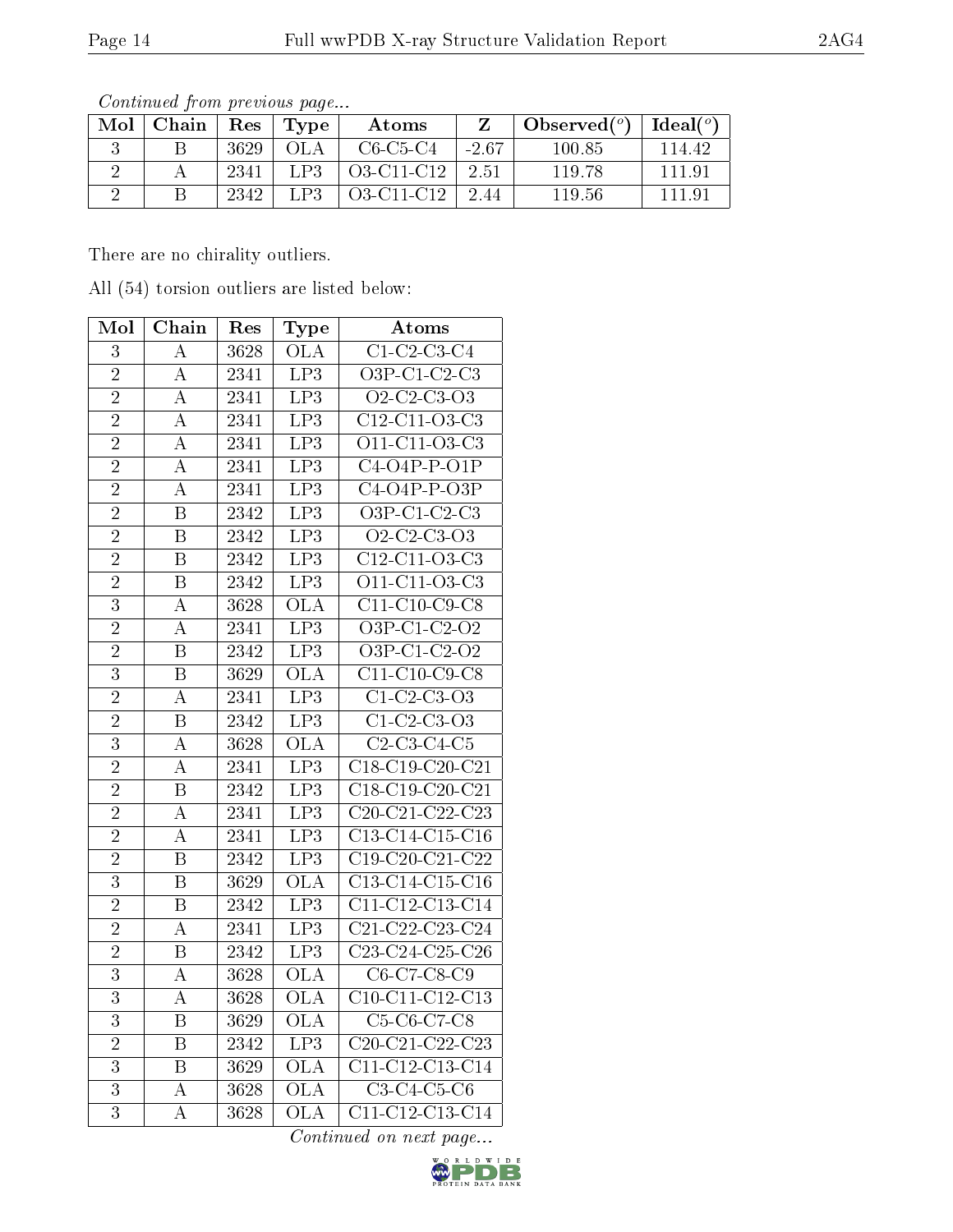| Mol            | Chain            | Res  | <b>Type</b> | Atoms                                                              |
|----------------|------------------|------|-------------|--------------------------------------------------------------------|
| 3              | Β                | 3629 | <b>OLA</b>  | C6-C7-C8-C9                                                        |
| $\overline{2}$ | $\mathbf{B}$     | 2342 | LP3         | C21-C22-C23-C24                                                    |
| 3              | А                | 3628 | OLA         | C15-C16-C17-C18                                                    |
| $\overline{2}$ | А                | 2341 | LP3         | C12-C13-C14-C15                                                    |
| 3              | A                | 3628 | <b>OLA</b>  | C14-C15-C16-C17                                                    |
| 3              | Β                | 3629 | OLA         | $C3-C4-C5-C6$                                                      |
| $\overline{2}$ | А                | 2341 | LP3         | C <sub>15</sub> -C <sub>16</sub> -C <sub>17</sub> -C <sub>18</sub> |
| $\overline{2}$ | B                | 2342 | LP3         | C13-C14-C15-C16                                                    |
| 3              | А                | 3628 | OLA         | $C4-C5-C6-C7$                                                      |
| 3              | Β                | 3629 | <b>OLA</b>  | $C2-C3-C4-C5$                                                      |
| $\overline{2}$ | А                | 2341 | LP3         | $C4-O4P-P-O2P$                                                     |
| $\overline{2}$ | А                | 2341 | LP3         | C11-C12-C13-C14                                                    |
| $\overline{2}$ | А                | 2341 | LP3         | $O4P-C4-C5-N$                                                      |
| $\overline{2}$ | $\boldsymbol{B}$ | 2342 | LP3         | $O4P-C4-C5-N$                                                      |
| 3              | А                | 3628 | <b>OLA</b>  | C9-C10-C11-C12                                                     |
| 3              | Β                | 3629 | OLA         | C9-C10-C11-C12                                                     |
| $\overline{2}$ | А                | 2341 | LP3         | C22-C23-C24-C25                                                    |
| 3              | А                | 3628 | OLA         | $C7-C8-C9-C10$                                                     |
| $\overline{2}$ | $\boldsymbol{B}$ | 2342 | LP3         | C <sub>15</sub> -C <sub>16</sub> -C <sub>17</sub> -C <sub>18</sub> |
| $\overline{2}$ | А                | 2341 | LP3         | C24-C25-C26-C27                                                    |

Continued from previous page...

There are no ring outliers.

4 monomers are involved in 7 short contacts:

| $\text{Mol}$   Chain   Res   Type |      |                 | $\mid$ Clashes $\mid$ Symm-Clashes |
|-----------------------------------|------|-----------------|------------------------------------|
|                                   | 3628 | OL A            |                                    |
|                                   | 2341 | L <sub>P3</sub> |                                    |
|                                   | 2342 | LP3             |                                    |
|                                   | 1507 |                 |                                    |

The following is a two-dimensional graphical depiction of Mogul quality analysis of bond lengths, bond angles, torsion angles, and ring geometry for all instances of the Ligand of Interest. In addition, ligands with molecular weight > 250 and outliers as shown on the validation Tables will also be included. For torsion angles, if less then 5% of the Mogul distribution of torsion angles is within 10 degrees of the torsion angle in question, then that torsion angle is considered an outlier. Any bond that is central to one or more torsion angles identified as an outlier by Mogul will be highlighted in the graph. For rings, the root-mean-square deviation (RMSD) between the ring in question and similar rings identified by Mogul is calculated over all ring torsion angles. If the average RMSD is greater than 60 degrees and the minimal RMSD between the ring in question and any Mogul-identified rings is also greater than 60 degrees, then that ring is considered an outlier. The outliers are highlighted in purple. The color gray indicates Mogul did not find sufficient equivalents in the CSD to analyse the geometry.

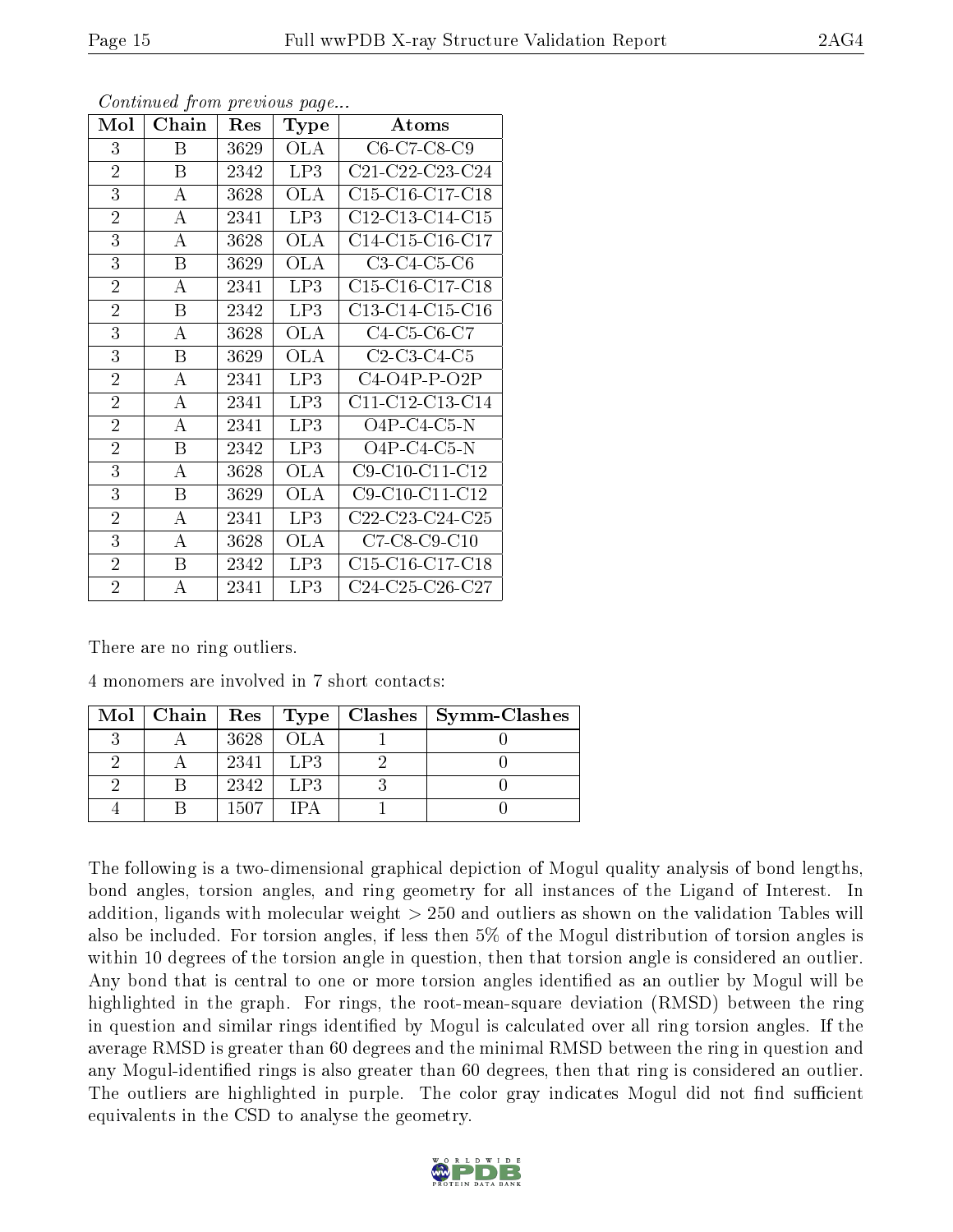

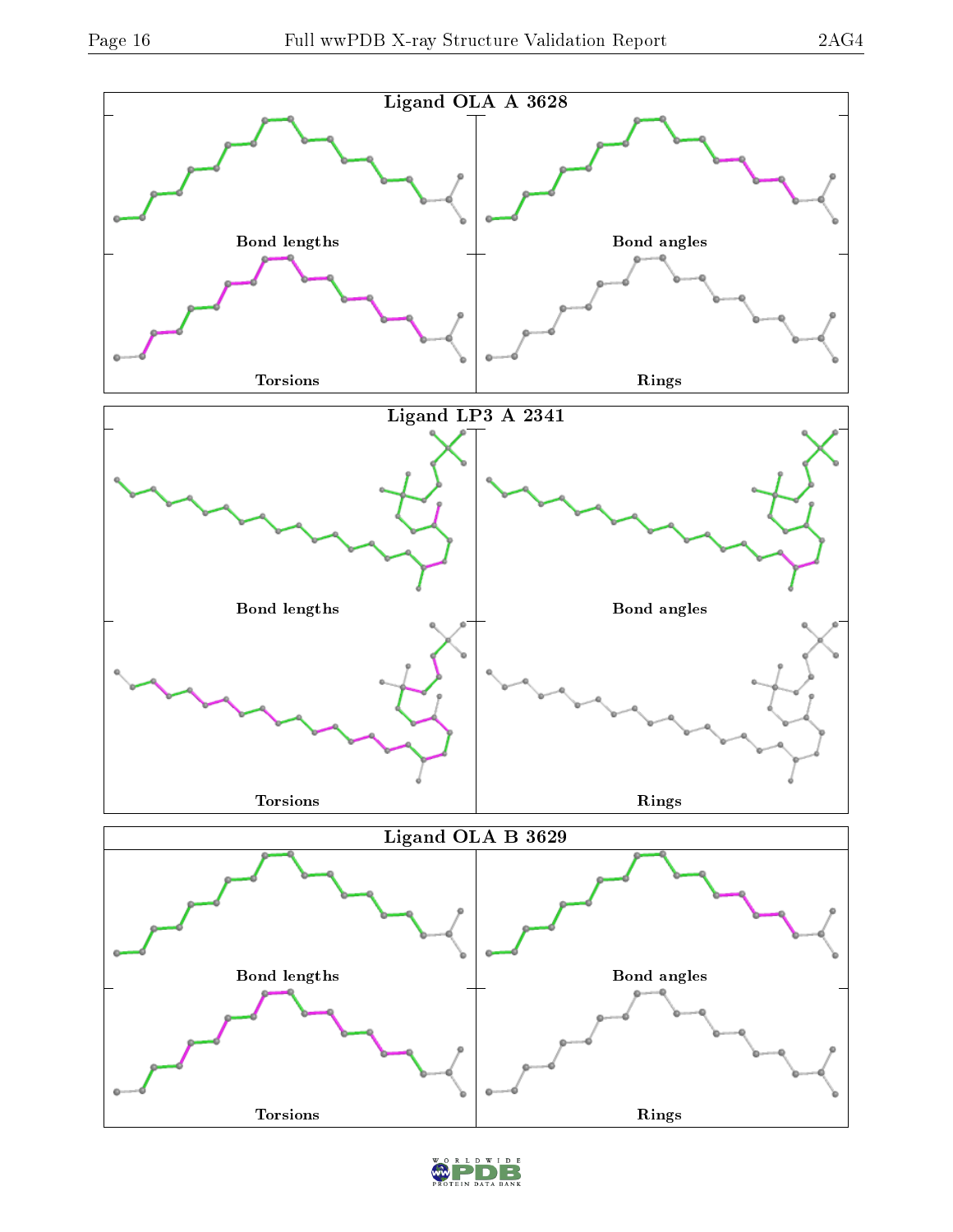

# 5.7 [O](https://www.wwpdb.org/validation/2017/XrayValidationReportHelp#nonstandard_residues_and_ligands)ther polymers (i)

There are no such residues in this entry.

# 5.8 Polymer linkage issues (i)

There are no chain breaks in this entry.

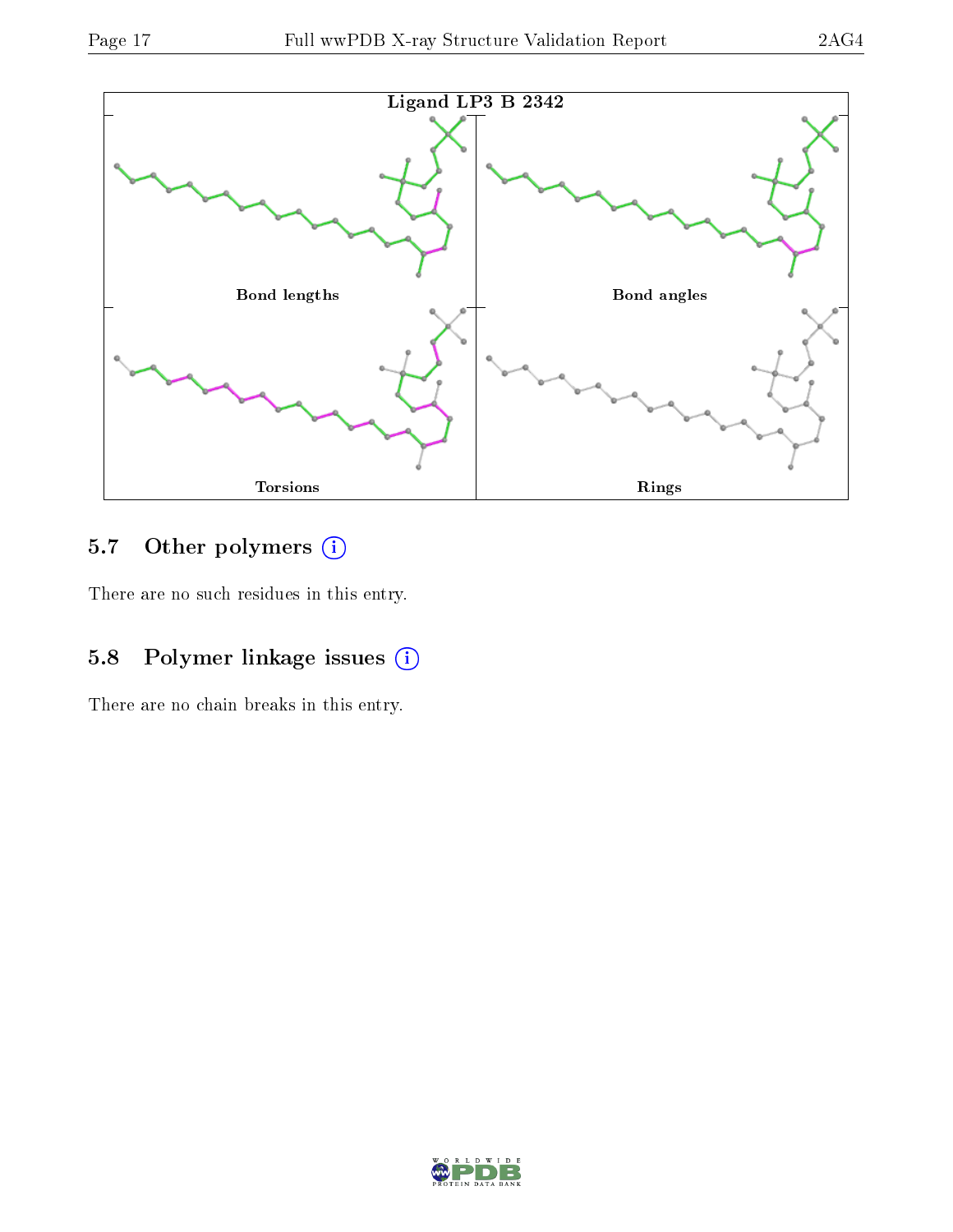# 6 Fit of model and data  $(i)$

# 6.1 Protein, DNA and RNA chains  $(i)$

In the following table, the column labelled  $#RSRZ> 2'$  contains the number (and percentage) of RSRZ outliers, followed by percent RSRZ outliers for the chain as percentile scores relative to all X-ray entries and entries of similar resolution. The OWAB column contains the minimum, median,  $95<sup>th</sup>$  percentile and maximum values of the occupancy-weighted average B-factor per residue. The column labelled ' $Q< 0.9$ ' lists the number of (and percentage) of residues with an average occupancy less than 0.9.

|     | $Mol$   Chain | Analysed          | ${ <\hspace{-1.5pt}{\mathrm{RSRZ}} \hspace{-1.5pt}>}$ | $\#\text{RSRZ}{>}2$        | $\vert$ OWAB( $A^2$ ) $\vert$ | $\mid \text{Q}<$ 0.9 |
|-----|---------------|-------------------|-------------------------------------------------------|----------------------------|-------------------------------|----------------------|
|     |               | $164/164$ (100\%) | $-0.26$                                               | $4(2\%)$ 59<br>$\sqrt{54}$ | 11, 18, 40, 68                |                      |
|     |               | $164/164$ (100\%) | $-0.27$                                               | $6(3\%)$ 41<br> 36         | 11, 17, 36, 70                |                      |
| All | All           | $328/328$ (100%)  | $-0.26$                                               | $10(3\%)$<br>50<br>44      | 11, 17, 43, 70                |                      |

All (10) RSRZ outliers are listed below:

| Mol | Chain | $\operatorname{Res}% \left( \mathcal{N}\right) \equiv\operatorname{Res}(\mathcal{N}_{0},\mathcal{N}_{0})$ | Type       | <b>RSRZ</b> |
|-----|-------|-----------------------------------------------------------------------------------------------------------|------------|-------------|
| 1   | А     | 164                                                                                                       | ILE        | 8.7         |
| 1   | В     | 164                                                                                                       | ILE        | 8.5         |
| 1   | А     | 128                                                                                                       | LEU        | 4.3         |
| 1   | В     | 128                                                                                                       | LEU        | 3.0         |
| 1   | В     | 126                                                                                                       | PRO        | 3.0         |
| 1   | A     | 129                                                                                                       | GLU        | 2.5         |
| 1   | В     | 127                                                                                                       | <b>ASP</b> | 2.4         |
| 1   | В     | 163                                                                                                       | GLY        | 2.3         |
| 1   | В     | 129                                                                                                       | GLU        | 2.2         |
| 1   |       | 127                                                                                                       | ASP        | 2.0         |

# 6.2 Non-standard residues in protein, DNA, RNA chains  $(i)$

There are no non-standard protein/DNA/RNA residues in this entry.

### 6.3 Carbohydrates  $(i)$

There are no carbohydrates in this entry.

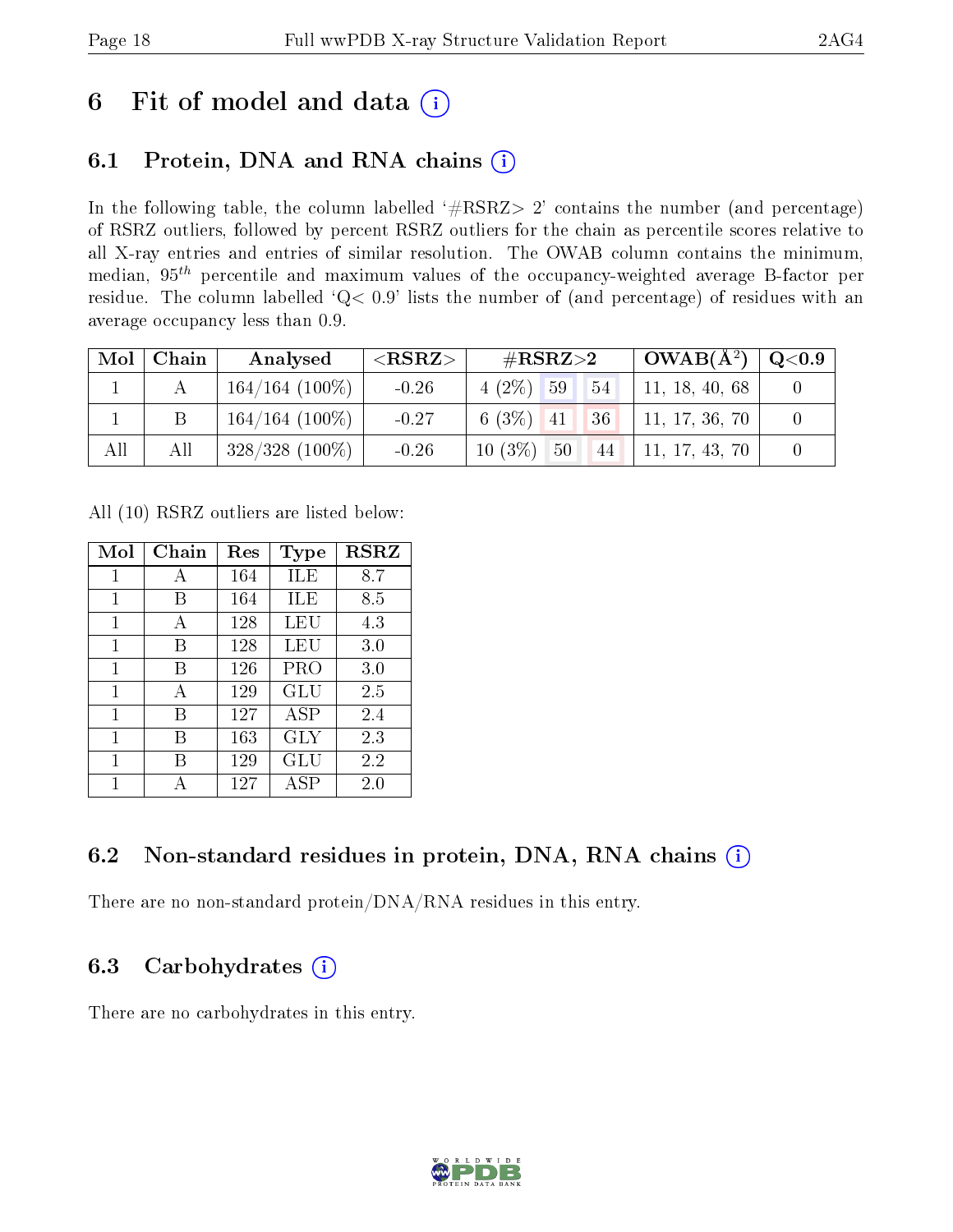### 6.4 Ligands  $(i)$

In the following table, the Atoms column lists the number of modelled atoms in the group and the number defined in the chemical component dictionary. The B-factors column lists the minimum, median,  $95<sup>th</sup>$  percentile and maximum values of B factors of atoms in the group. The column labelled ' $Q< 0.9$ ' lists the number of atoms with occupancy less than 0.9.

| Mol            | <b>Type</b> | Chain | Res  | Atoms | <b>RSCC</b> | RSR  | $B\text{-factors}(\AA^2)$ | Q<0.9          |
|----------------|-------------|-------|------|-------|-------------|------|---------------------------|----------------|
| 3              | OLA         | B     | 3629 | 20/20 | 0.58        | 0.27 | 46, 52, 57, 57            | 4              |
| 3              | <b>OLA</b>  | А     | 3628 | 20/20 | 0.68        | 0.29 | 48, 54, 58, 59            | 3              |
| 4              | <b>IPA</b>  | B     | 1505 | 4/4   | 0.70        | 0.27 | 59,61,62,63               | $\overline{0}$ |
| $\overline{2}$ | LP3         | A     | 2341 | 35/35 | 0.71        | 0.24 | $\overline{53,}64,75,78$  | $\overline{0}$ |
| $\overline{4}$ | <b>IPA</b>  | B     | 1507 | 4/4   | 0.72        | 0.30 | 54, 55, 56, 59            | $\overline{0}$ |
| $\mathcal{D}$  | LP3         | B     | 2342 | 35/35 | 0.76        | 0.23 | 53,67,79,79               | 3              |
| 4              | <b>IPA</b>  | А     | 1501 | 4/4   | 0.79        | 0.24 | 55, 56, 56, 57            | $\overline{0}$ |
| $\overline{4}$ | <b>IPA</b>  | А     | 1508 | 4/4   | 0.81        | 0.18 | 70,71,71,71               | $\overline{0}$ |
| 4              | <b>IPA</b>  | B     | 1513 | 4/4   | 0.81        | 0.13 | 59, 59, 59, 61            | $\overline{0}$ |
| 4              | <b>IPA</b>  | B     | 1512 | 4/4   | 0.82        | 0.17 | 65,66,66,67               | $\overline{0}$ |
| $\overline{4}$ | <b>IPA</b>  | A     | 1506 | 4/4   | 0.83        | 0.13 | 73, 73, 74, 74            | $\overline{0}$ |
| $\overline{4}$ | <b>IPA</b>  | B     | 1511 | 4/4   | 0.86        | 0.16 | 63,63,64,64               | $\theta$       |
| $\overline{4}$ | <b>IPA</b>  | А     | 1503 | 4/4   | 0.87        | 0.17 | 72,72,72,73               | $\overline{0}$ |
| 4              | <b>IPA</b>  | B     | 1504 | 4/4   | 0.88        | 0.10 | 58,59,59,60               | $\overline{0}$ |
| 4              | <b>IPA</b>  | B     | 1510 | 4/4   | 0.90        | 0.23 | 49, 50, 50, 50            | $\overline{0}$ |
| $\overline{4}$ | IPA         | А     | 1502 | 4/4   | 0.90        | 0.10 | 49, 50, 51, 51            | $\overline{0}$ |

The following is a graphical depiction of the model fit to experimental electron density of all instances of the Ligand of Interest. In addition, ligands with molecular weight  $> 250$  and outliers as shown on the geometry validation Tables will also be included. Each fit is shown from different orientation to approximate a three-dimensional view.

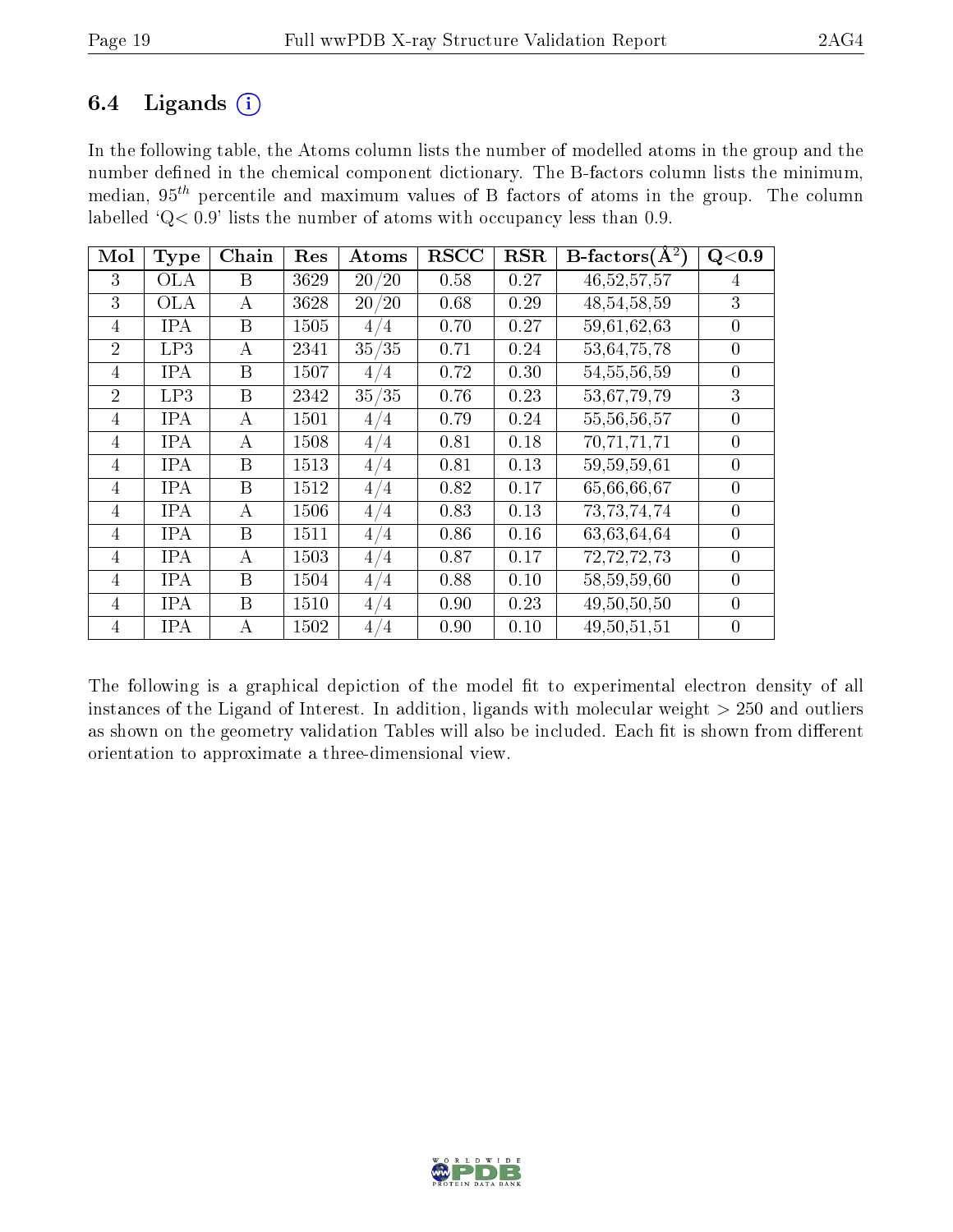

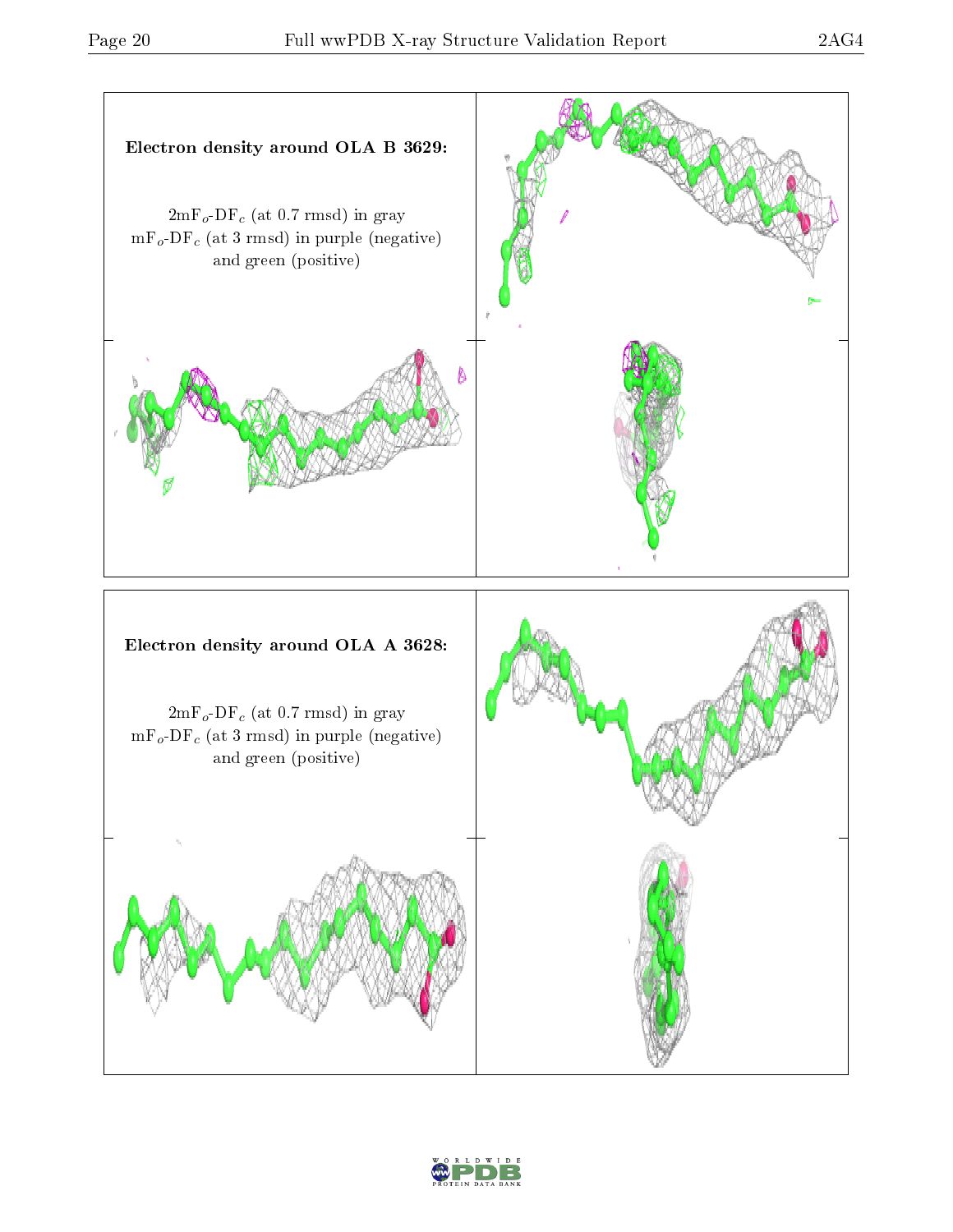